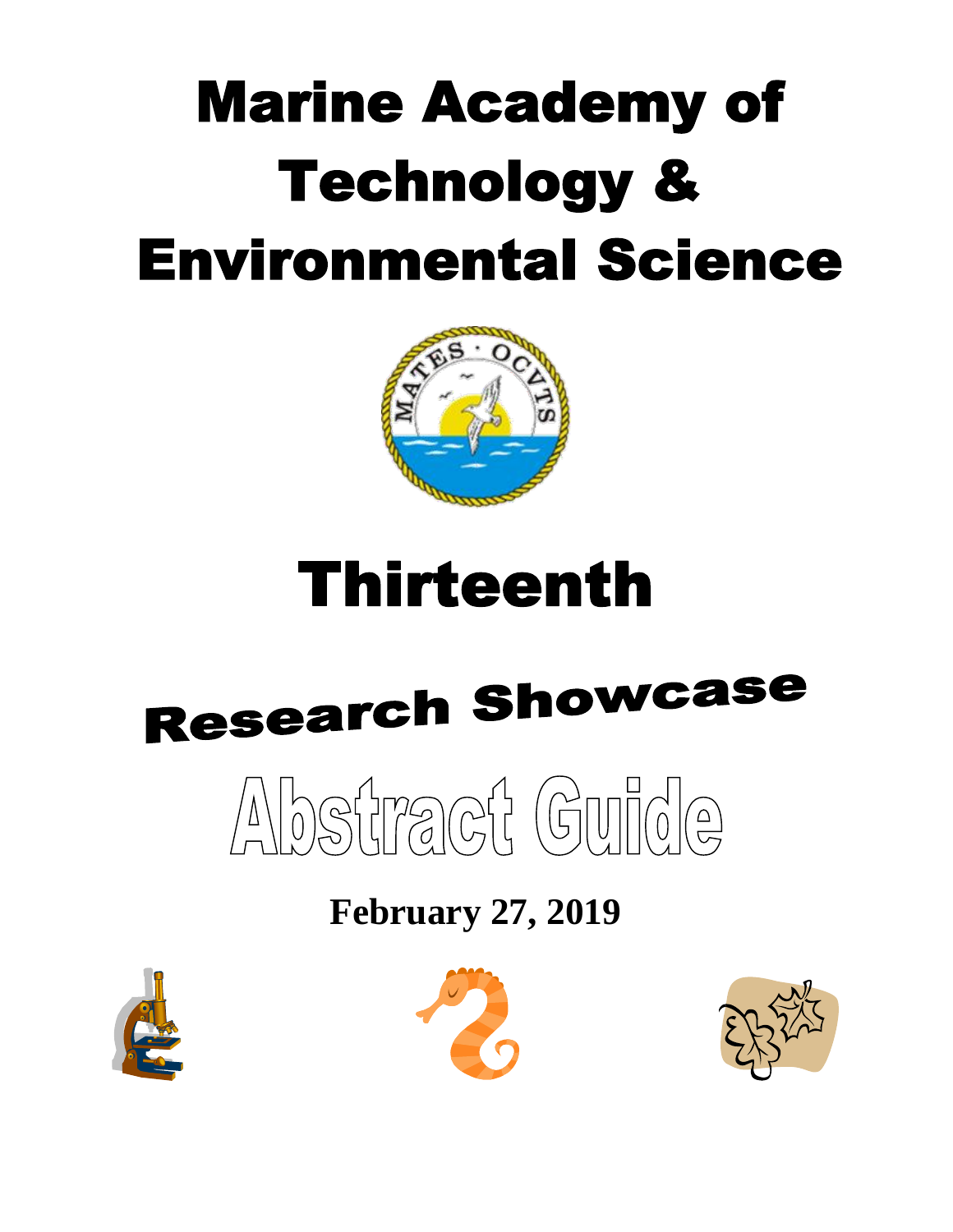**This is the Thirteenth year of the Research Expo! We had a strong 2017-2018 student research year outside of MATES with multiple projects selected for the Delaware Valley Science Fair and posters presented at the South Jersey Junior Science Symposium. Five of our students presented at the Mid-Atlantic Diamondback Terrapin Working Group Meeting, and there will be over 80 projects competing at Stockton University's Jersey Shore Science Fair in March. All freshmen and transfer students were required to conduct an independent experiment. Once completed, the students completed a poster culminating in the poster session on February 27, 2019. Many hours went into the projects as the first year MATES students will be presenting their posters. All posters will be displayed in alphabetical order of their last names in nine categories. They will also be judged based on their category.** 

**We would like to thank the students for their project presentations this year. The students worked hard and it will show in the following abstracts, and during their poster session. Mr. Jason Kelsey, fellow student research coordinator who provides the students with tremendous insight on research. Thanks to the MATES Parent-Teacher-Student Organization that was generous in providing funds for materials for numerous projects. Also, thanks to SUEZ, the Fish Hawks, the Garden Club of Long Beach Island, The EIFF Foundation and Exelon for their contributions to our research program. We wish to thank our Ocean County Vocational Technical School Board of Education, Administration (Mr. Hoey, Dr. Michael Maschi, Mr. Frazee, and Mr. Biscardi, MATES Principal). A special thanks to the MATES Staff, especially Mr. David Werner (research advisor), Dr. Michael Bixler, Mr. Brian Jones, Ms. Maryann Minnier, Ms. Mia Dill, Ms. Jennifer Hudak, Mrs. Kelly Kelsey, Mr. Adam Sprague, Ms. Michele Colon, Mr. Joseph Arfin, Mr. Brian Coen and Ms. Melissa Wolleon who contributed to the success of the project. Also, many, many thanks to Ms. Katie Manna, Ms. Esther Gallacchio, and our dedicated maintenance staff for all of their support and assistance. Our lunch was prepared by Ms. Deborah Dimm and Ms. Doreen Donovan.**

**Thanks to the parents who have contributed much time and effort in making the projects possible. Without parental support, this research would not be possible. This year's Research Class helped to organize the Expo, and all the thanks in the world to our Research Assistance and Development (RAD) Team for helping the young researchers for outside fairs and this Expo. RAD met over the summer and throughout the school year by providing our students with assistance! Thanks to the RAD senior coordinators Frank D'Agostino and Claudia Schreier. And, last, but not least, a very special thank you to all of our judges who volunteer to provide our students with constructive feedback about their projects. We greatly appreciate your time and expertise in making the 2019 MATES Research Expo a true success. Thank you first year research students and good luck!** 

**Sincerely,**

John Wrock

**John Wnek, Supervisor, Science and Research**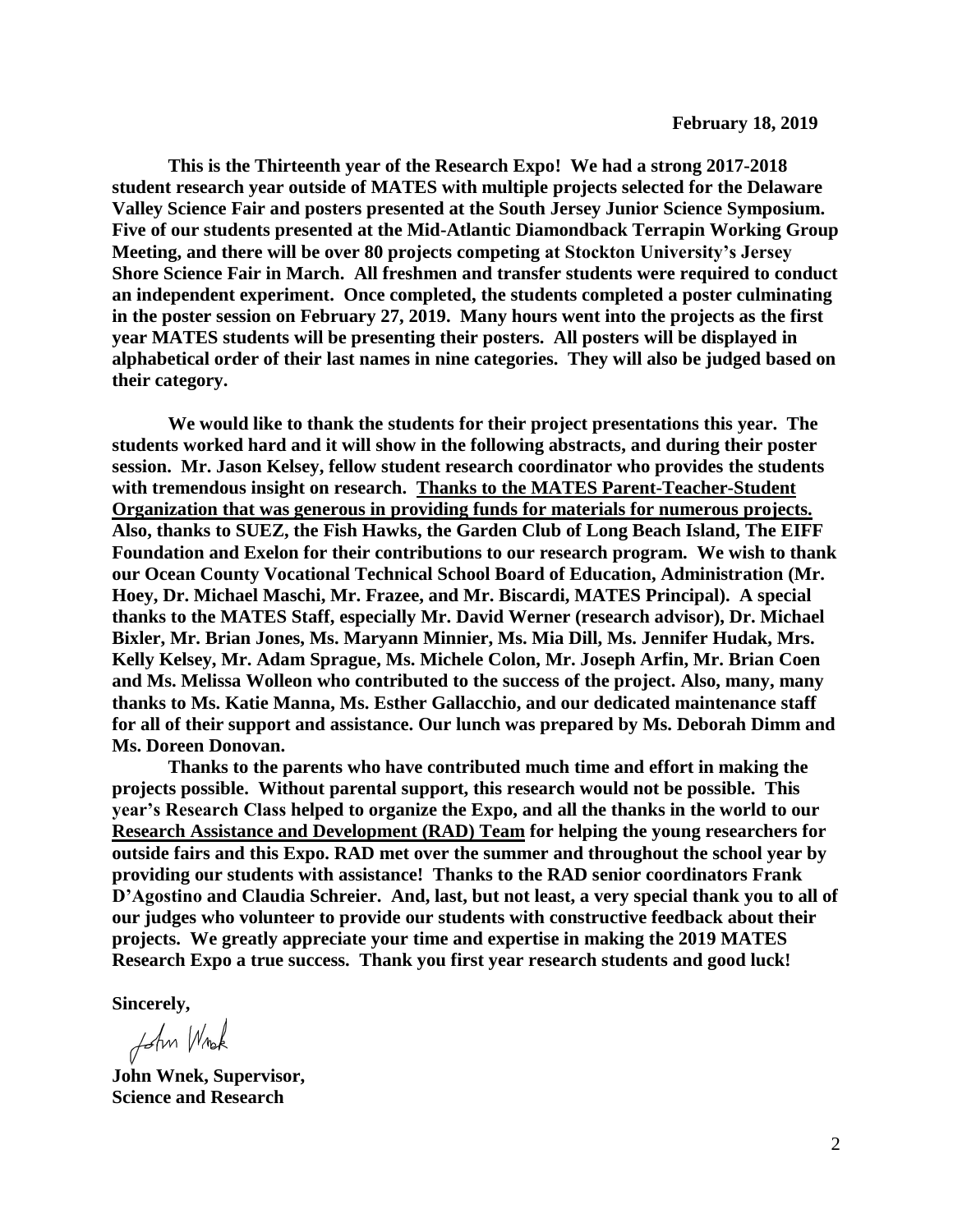#### **TABLE OF CONTENTS**

| <b>CATEGORY/PROJECT NUMBER</b>                          | <b>PAGES</b> |
|---------------------------------------------------------|--------------|
| <b>BEHAVIORAL &amp; SOCIAL SCIENCE</b><br>$(101 - 111)$ | $4 - 7$      |
| <b>BOTANY</b><br>$(201 - 208)$                          | $8 - 10$     |
| <b>EARTH &amp; SPACE SCIENCE</b><br>$(301 - 308)$       | $11 - 13$    |
| <b>ENVIRONMENTAL SCIENCE</b><br>$(401 - 408)$           | $14 - 16$    |
| <b>ESTUARINE SCIENCE</b><br>$(501 - 507)$               | $17 - 19$    |
| <b>HEALTH, MEDICINE &amp; SPORTS</b><br>$(601 - 610)$   | $20 - 23$    |
| <b>MICROBIOLOGY</b><br>$(701 - 705)$                    | $24 - 25$    |
| PHYSICAL SCIENCE & ENGINEERING<br>$(801 - 808)$         | $26 - 28$    |
| <b>ZOOLOGY</b><br>$(901 - 907)$                         | $29 - 31$    |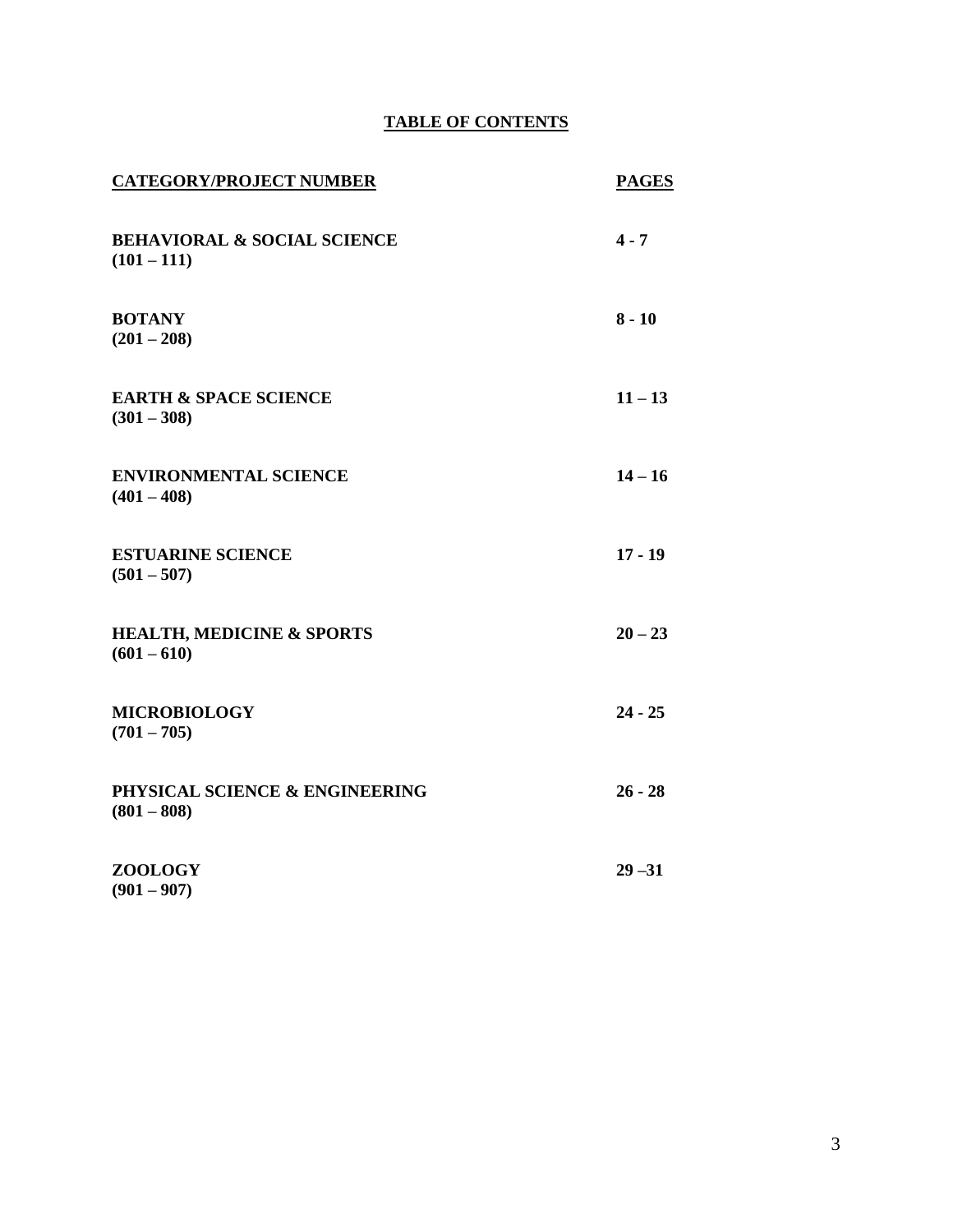#### **BEHAVIORAL AND SOCIAL SCIENCE**

#### **101. HOW ELECTRONIC DEVICES AFFECT OUR LIVES**

Ethan Broome, Block 4 Science Class, Marine Academy of Technology and Environmental Science (MATES); Advisor: Mr. Jason Kelsey

Devices such as phones and computers have drastically changed many of our lives. We rely on them for many tasks, including learning and communicating. As a result, most of our time is spent in front of a screen. But how much of our lives are controlled by devices, and how do they affect us? For my experiment, I created a survey that questioned people about their devices and how they affected them. 88 people took my survey, which was distributed electronically through Google Forms. I questioned them on their usage, any precautions they may have taken, and any side effects they experience while or after using devices. I analyzed the answers and attempted to identify any correlations between them. As expected, those who relied on screens for work or school, and those who used screens for long periods at a time had issues such as headaches, watery eyes, sore/irritated eyes, and trouble focusing. On the other hand, those who used them for less time and those who took precautions, such as computer glasses, had less of these problems. The results of this survey show the importance of devices in our life and how much we rely on them.

#### **102. HOW HUMAN BEHAVIORS ARE ALTERED BY REFRAINING FROM SOCIAL MEDIA FOR ONE WEEK**

Kellie Cochran, Block 3 Science Class, Marine Academy of Technology and Environmental Sciences (MATES), Advisor: Mr. Robert Cochran

Today's world revolves around social media; in fact, it is become so prevalent in society that many cannot go a day without checking their social media apps. This is due to social media's addictive quality as well as the fear it creates of missing out. Although social media has many benefits, such as allowing loved ones to stay connected, it also has many drawbacks. The aim of this research project was to observe how human behaviors were altered when abstaining from social media for a week. To test this, thirty participants ranging from age thirteen to nineteen were chosen to take part in this two week experiment. During the first week, participants carried out their normal social media habits. At the end of the week, the participants filled out a twenty multiple choice question survey that consisted of questions regarding how the subjects felt when using social media. This same process was repeated for the second week and the only difference between the two weeks was that during the second week, participants used no social media. The experience demonstrated that there is a correlation between the results of the surveys and the participants experiencing more positive behaviors when abstaining from social media.

#### **103. THE EFFECTS OF JAZZ MUSIC ON TEST SCORES BASED ON GENDER, AGE, AND MUSICAL BACKGROUND**

Michelle Elias Flores, Block 4 Science Class, Marine Academy of Technology and Environmental Sciences (MATES); Advisors: Mr. Jason Kelsey and Dr. John Wnek

Humans during the span of their day, hear and produce all different types of sounds. A majority of tests focus on a person's ability to recall prior information and use of logical thinking. High School students are known to stress about testing, but are also very avid music listeners. Jazz music has been known to stimulate the brain and improve test results because of its peaceful sound projection. What if someone were to take an intelligence test while listening to the jazz music? To determine if jazz music really did help boost test scores depending on age, gender, and musical background, I surveyed over 100 people about their musical preference, musical background, gender, and age. After I had these survey results, I conducted two sets of timed tests on 49 of those participants, one involving no music and 10 minutes of testing, and the second test having jazz music played in the background with 15 minutes of test taking. Each participant was recorded for time ended and overall completion. The data demonstrates that most people who studied with music on and had preference of rap/hip-hop scored poorly compared to a musical background of pop. Males show higher results with the music than females, and the females show higher results without the music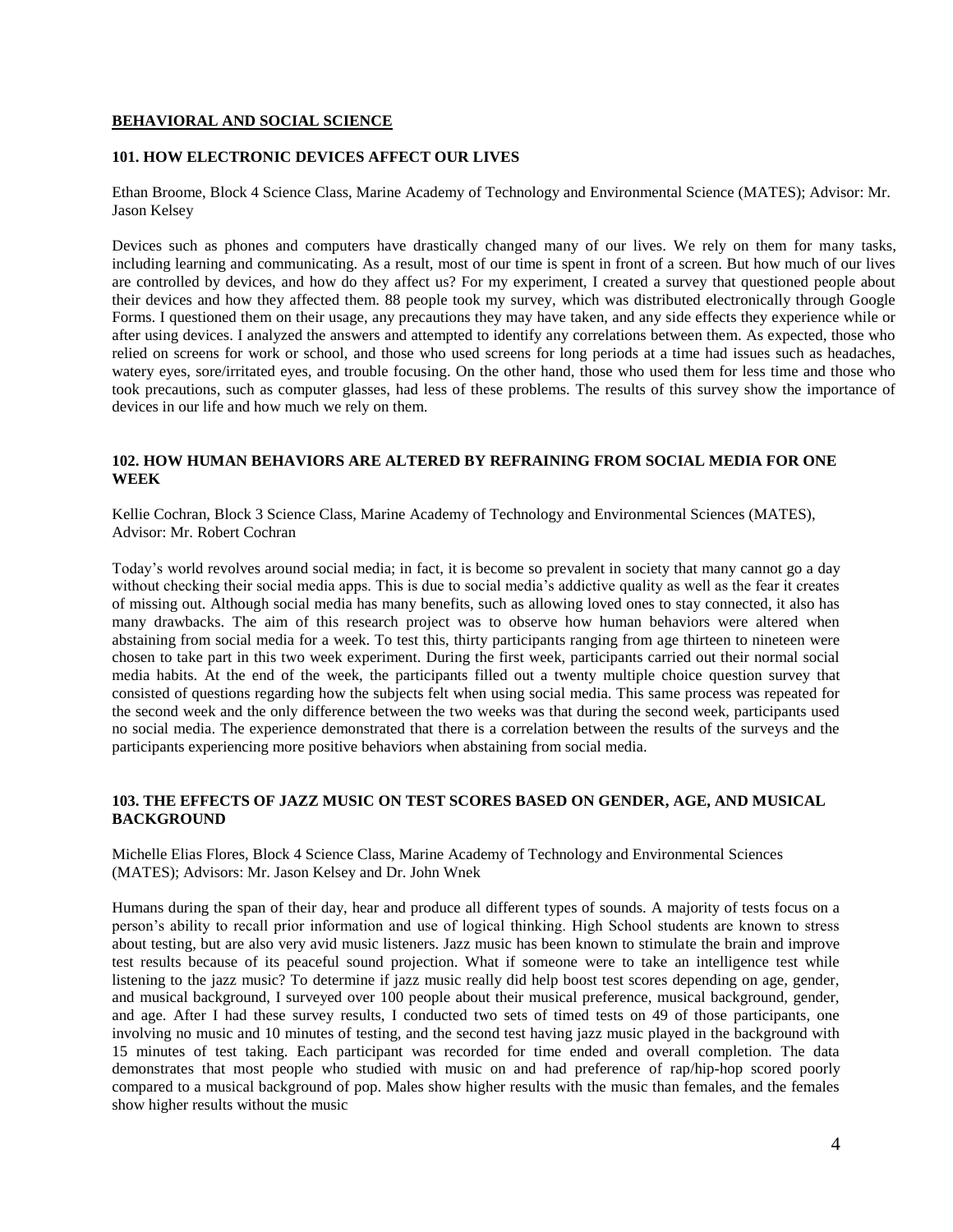#### **BEHAVIORAL AND SOCIAL SCIENCE (CONT'D)**

#### **104. THE EFFECTS OF VISUAL, AUDITORY, AND TACTILE LEARNING STYLES ON DIFFERENT AGE GROUPS**

Victoria Farley, Block 3 Science Class, Marine Academy of Technology and Environmental Science (MATES), Advisors: Dr. John Wnek and Mr. David Werner

From interpreting graphs, listening and analyzing, or physically retaining information, every learner has a different preference when having to perceive, or apply, what they have been taught. Visual learners learn best through what they can see, auditory learners thrive when presented with lectures, and tactile learners rely on their senses to succeed in a classroom. A study was conducted by surveying four age groups and grade levels to test changes in learning style preference over time. Surveys were sent out to approximately 600 students in 4th grade, 7th grade, 10th grade, and college. Each individual's responses were then used to determine their learning style. The study showed that the 4th, 7th, and 10th graders all had a majority auditory preference. The college students demonstrated a notable difference, however, and had a majority visual preference learning style. Although a predominance of the participants preferred auditory learning, the gap in preference lessened and distributed more evenly as time passed. The shift likely occurred because as schooling progresses, students have to alter the way they learn to align with how teachers deliver information. Finding a correlation between learning styles and teaching styles is vital in maintaining a healthy classroom atmosphere with eager learners.

#### **105. DOES A PHONE CONVERSATION AFFECT REACTION TIME?**

Christos Kaiafas, Block 3 Science Class, Marine Academy of Technology and Environmental Science (MATES), Advisor: Mr. David Werner

With the growing popularity of cell phones, people use them anywhere and at any time, including while driving. The increase of cell phone usage while driving has led to an exponential amount of phone-related car crashes, most of which include teenagers. This leads to the question, "does a phone conversation hinder reaction"? An experiment was conducted where test subjects test their reaction time. They "grabbed" a yardstick suspended over their hand without a phone, with their phone having a conversation, and the phone on speaker mode to simulate Bluetooth in a car. It was hypothesized that the test without the phone would have a quicker reaction time than speaker, which was hypothesized to have the second fastest reaction, then with the phone being the slowest. This experiment was tested on four groups, Males and Females ages 14-18 and Males and Females ages 40-55. Data was separated and averaged for each method to end up with a final average for each. A correlation was identified, showing that people had slower reactions time with the phone and on speaker than without a phone.

#### **106. DOES LISTENING TO MUSIC WHILE TAKING A TEST AFFECT THE SCORES OF STUDENTS?**

Brett Meehan, Block 3 Science Class, Marine Academy of Technology and Environmental Science (MATES)

Music has been known to help with focus and concentration. It has also been known to decrease anxiety levels in people of many different age groups. In order to test the compatibility of these two results, tests were done to see if listening to music while taking a test will increase the score. Various students were sampled ages fourteen to fifteen years old, and split into three groups for testing. All tests were performed at the Marine Academy of Technology and Environmental Science (M.A.T.E.S.) in Manahawkin, New Jersey. This experiment showed that there was no correlation between music and test scores.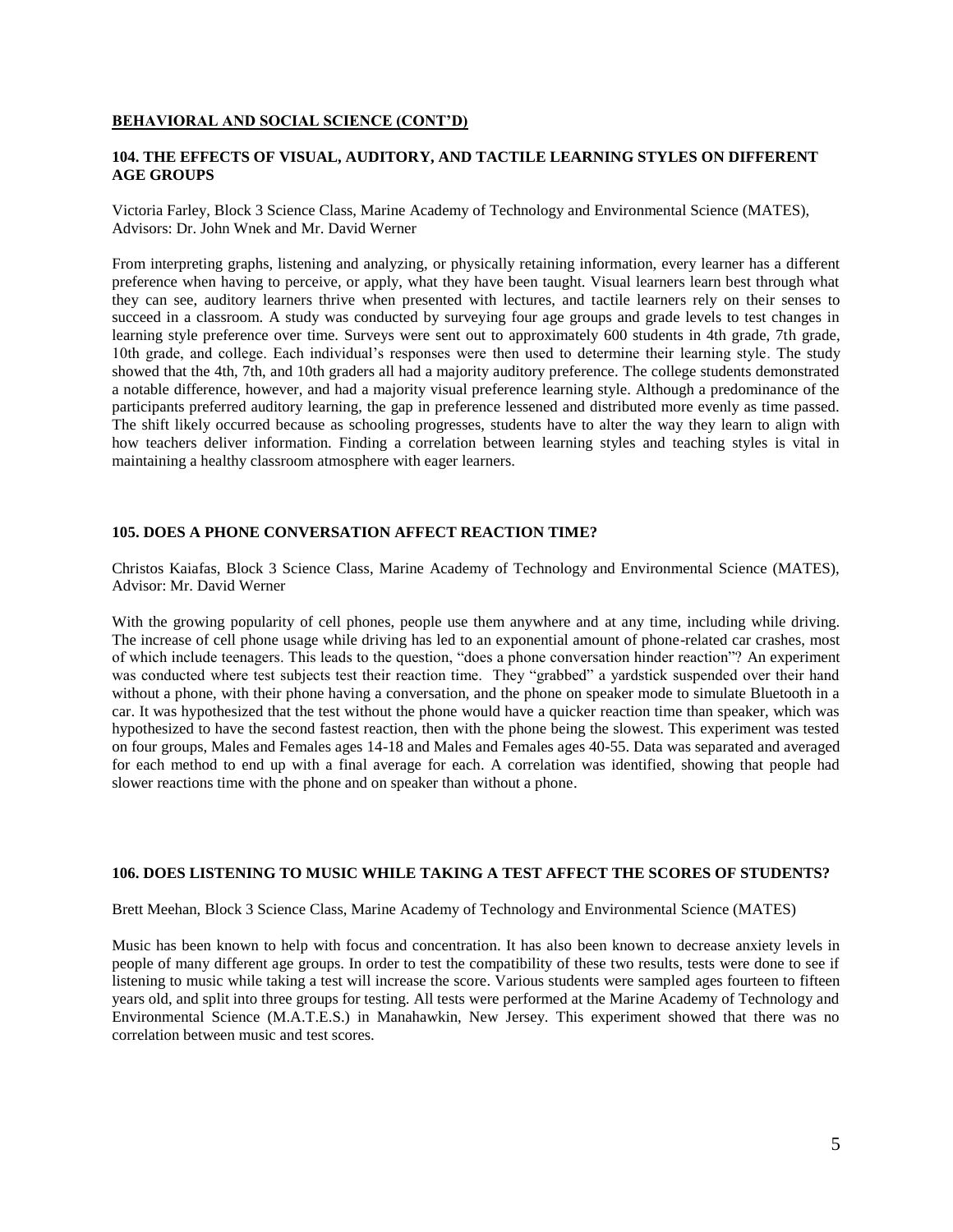#### **BEHAVIORAL AND SOCIAL SCIENCE (CONT'D)**

#### **107. COMPARISON OF THE CIRCADIAN RHYTHM WHEN READING A BOOK ON A BLUE LIGHT-EMITTING DEVICE VS. READING A PAPER BOOK BEFORE BEDTIME**

Grace Pluemacher, Block 2 Science Class, Marine Academy of Technology and Environmental Science (MATES), Advisor: Dr. John Wnek

This project is the result of an experimentation of the effects of blue light from electronics on the circadian rhythm. A circadian rhythm is a biological sleep-wake 24-hour cycle. Data was collected using the wGT3X-BT Actigraph. The effects of the blue light were determined by analyzing the sleep onset latency, efficiency of sleep, and the number of awakenings during the night. Participants wore monitors for four nights and wrote down what time they went to sleep and what time they woke up. For the first two nights, participants read a paper book for one hour directly before they went to sleep. For the last two nights, participants used two electronic devices: an iPad 1 and an iPad Mini on full brightness for one hour directly before they went to sleep. After the four nights, the data collected from the nights reading the paper book were compared to the nights using the iPads. Circadian disruption, the delay or disruption of the circadian rhythm, was analyzed for each participant by comparing the latencies for the four nights and the efficiency from each night. It was found that the latencies on the nights when the iPads were used were about 2.7 times more than the latencies on the nights when the participants read a paper book. Overall, most participants had a delayed circadian rhythm with a longer latency and a worse efficiency when they used the blue light emitting iPads before they went to sleep.

#### **108. ANALYZING THE RELATIONSHIP BETWEEN CONSUMER COMPREHENSION AND SHOPPING HABITS TO UNDERSTAND THE PREVALENCE OF FAST FASHION**

Devin Rauscher, Block 1 Science Class, Marine Academy of Technology and Environmental Science (MATES); Advisors: Dr. John Wnek and Mr. David Werner

The term "fast fashion" refers to the business model of selling as many articles as clothing as you can, often for a cheap price for consumers and low labor costs in developing countries. This leads to an almost constant shift of clothing, trying to stay relevant to consumers, creating an incredibly fast fashion cycle, hence the name. However, this way of selling clothing has been proven to damage the environment, overuse natural resources, and exploit labor in developing countries. Waste from the fashion industry is one of the greatest polluters in the world, and while most people can say that they have heard of global warming and how to reduce their impact on earth, very few understand how their shopping habits become another contributing factor. The "Understanding the Fast Fashion Industry" survey, which was created and distributed for this project, collected responders' understanding and impression of fast fashion using multiple choice and open-ended questions. Data was then organized and analyzed to determine a relationship between age, background knowledge, and shopping habits and current knowledge about fast fashion and its effects. Those with a background in fashion between the ages of twenty and twenty-nine tended to have the most accurate description of the industry, and throughout all age ranges, those who buy the most clothes tended to know the least. Generally speaking, there is a loose relationship implying that those who have background knowledge and own less clothing know more about fast fashion; moreover, it indicates that this industry is so prevalent and destructive because so few do know about it and therefore buy clothes produced this way.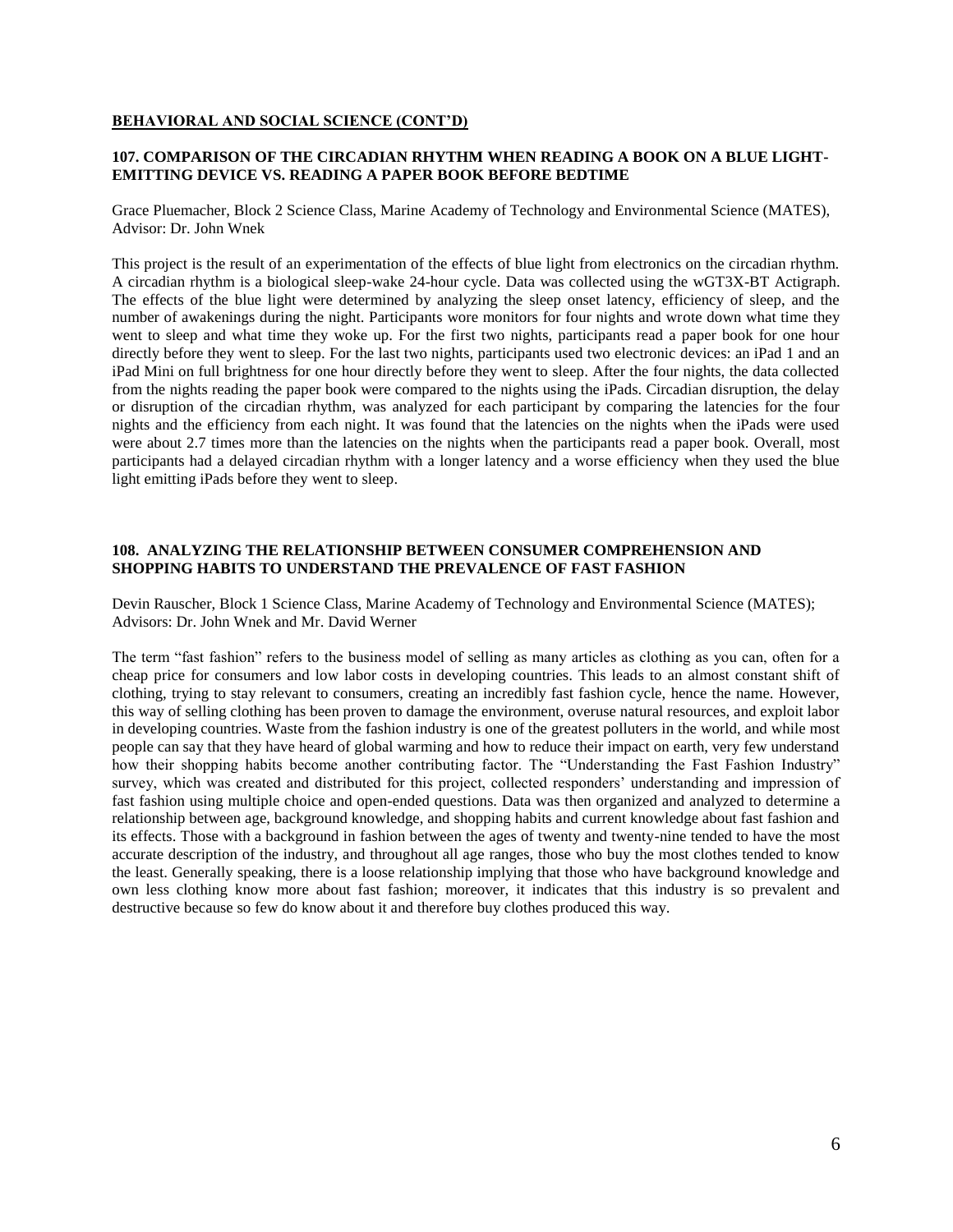#### **BEHAVIORAL AND SOCIAL SCIENCE (CONT'D)**

#### **109. SOCIALLY CONFORMING BEHAVIORS OBSERVED IN TEENAGERS**

Bridget Salmon, Block 3 Science Class, Marine Academy of Technology and Environmental Science (MATES), Advisor: Mr. David Werner

As humans we are often inclined to follow the lead of others. Avoiding social pressures is hard for many people because of the human nature, everyone wants to be liked. Teenagers especially, are quick to conform to avoid teasing, bullying, and exclusion. Almost everyone has conformed at some time in their life, but how many people do it without realizing it on a day to day basis? To find the answer to this question, two separate tests were given to 33 people. Each of the tests consisted of the four same line comparison questions, but switched in order. The test is meant to make a person have self-doubt because of its simplicity, which ultimately leads them to rely on their peers. The first of the two tests was taken by oneself, while the second was taken with people sitting in groups. Data was analyzed by looking to which group a person was in, and how many of their answers were changed from their individual test. Of the 33 people tested, 26(78%) changed their answers and 23(70%) had the same answers as their group members. The results indicate that at least, approximately, 70% of them conform without realizing it. These trends of conforming support my hypothesis of, if people are put in a situation of pressure, then they will conform to do what others are doing.

#### **110. COMPARISON OF STUDENT TESTING ANXIETY: COMPUTERIZED VS. WRITTEN**

Ryan Schager, Block 1 Science Class, Marine Academy of Technology and Environmental Science (MATES), Advisors: Dr. John Wnek and Mr. David Werner

Technology has increasingly been implemented daily into school system curriculums. With increased use of technology today, test anxiety has become a prominent issue for high school students. Does the implication of computerized exams cause unnecessary test anxiety to students? In order to reach a conclusion, two formats of the same true/false point based survey were formulated in order to question individuals regarding their test anxiety on computerized exams, versus written pencil-and-paper exams. The survey includes questions regarding the respective format in order to gain an understanding of the student's anxiety levels comparatively. A combined total of over 500 computerized and written surveys were distributed to high school freshman and senior students ages 13-18. Data collected was separated by the format of the survey, than analyzed for responses. The data suggests that a majority of freshman and senior students exhibit more test anxiety using computerized exams than traditional written exams. This research is important in determining the style of exam that may be most appropriate for high school students.

#### **111. HOW CAN A CHORD CHANGE LISTENERS' PERCEPTION OF MUSIC?**

Seamus Watson, Block 4 Science Class, Marine Academy of Technology and Environmental Science (MATES), Advisor: Mr. Jason Kelsey

Many factors can affect the sound of a piece of music, and the emotion it conveys. A song's tempo, key, and rhythm can all cause it to cause evoke different feelings in listeners, and songwriters often write music with a specific emotion in mind for the sound. Studies have been done in the past on how each of these affect the feeling of music, but research has not yet been done on whether just one chord can convey emotion or change the sound of a song. To test this, seventeen students were asked to listen to a track of chords and record their reactions to each one. The results showed that one chord can contain emotion, as the participants often provided similar reactions. The chords rated most happy were major chords that were not especially high or low, while high and low minor chords had the scariest ratings. While listeners' reactions often were affected by previous chords, the results of this project show that a feeling can be conveyed in music through just one single chord.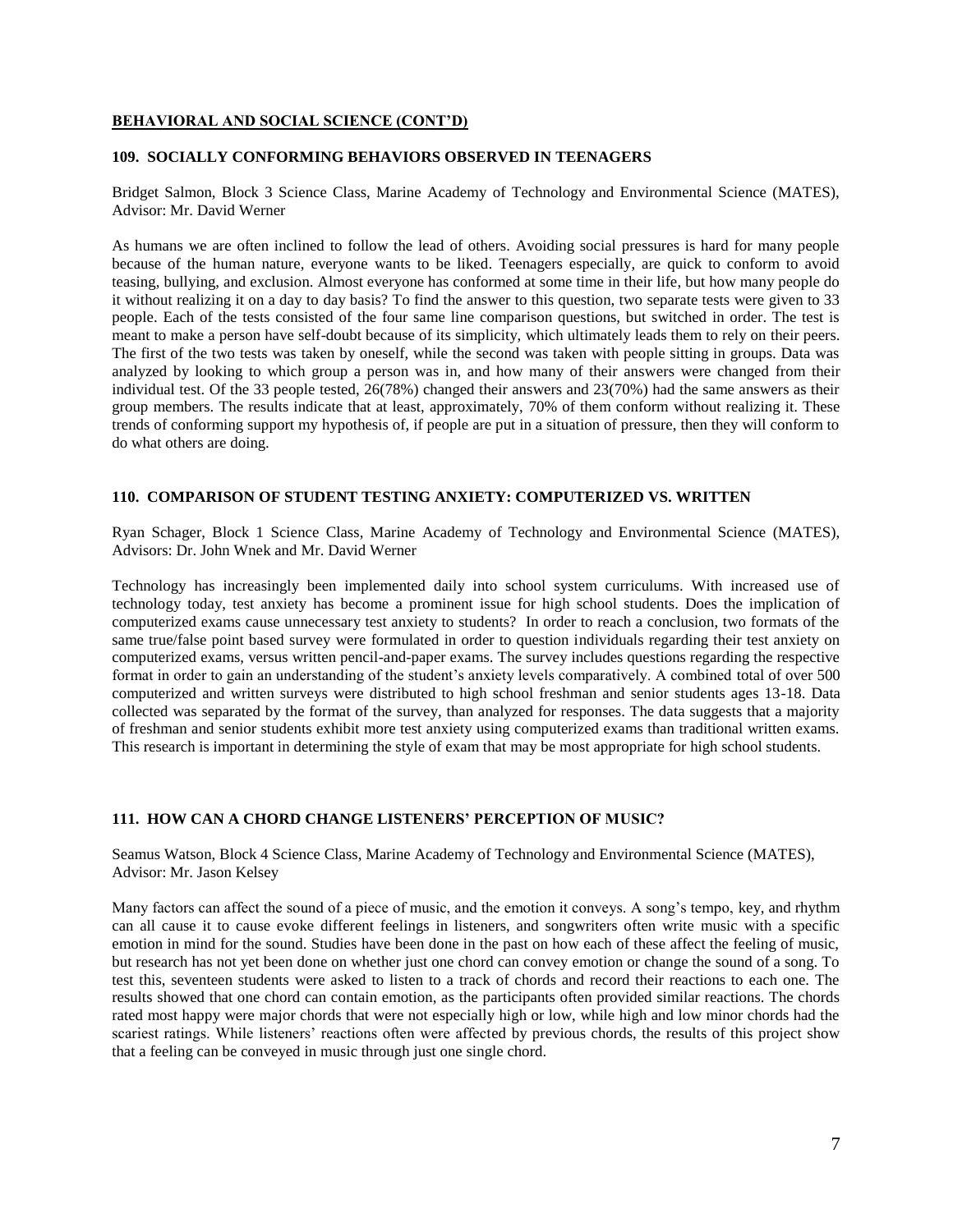#### **BOTANY**

#### **201. THE EFFECTS OF USING MINT AS PEST DETERRENT ON** *HYPOESTES PHYLLOSTACHYA*

Meahan Azmi, Block 1 Science Class, Marine Academy of Technology and Environmental Science (MATES), Advisor: Mr. Jason Kelsey

Pesticides are chemical substances that reduce the severity of pests. However, the use of harsh chemicals can lead to plant injury and health impairment. It was hypothesized that chemical pesticide will cause a decline in the health of the *Hypoestes phyllostachya*, or polka dot plant, while natural pest deterrent made from peppermint oil will maintain health. To test this hypothesis, ten polka dot plants were experimented on indoors over the span of five weeks. Healthy leaf counts and stem length measurements were taken weekly. Upon the final week of data collection, it was found that the five plants treated with natural mint pest deterrent displayed more healthy foliage than those treated with chemical pesticide. Although all plants experimented on survived, the ones treated with chemical pesticide were less healthy than the ones treated with natural pest deterrent. A second trial observing an additional ten plants led to similar results. The experiment demonstrated the negative effects harsh chemicals can have on a species as well as the benefits of turning to more environmentally friendly forms of plant protection.

#### **202. THE EFFECT OF THE pH LEVEL OF WATER ON THE SUSTAINABILITY OF** *PHASEOLUS VULGARIS*

Everett Botwinick, Block 1 Science Class, Marine Academy of Technology and Environmental Science (MATES), Advisor: Dr. John Wnek

The pH scale is commonly used to determine the acidity or alkalinity of a substance. The scale ranges from 0-14, 0 representing the most acidic pH and 14 as the most alkaline. In today's society, many fragile land and water ecosystems are harmed by the pollutant-augmented acid rain. Acid rain is formed when sulfur and nitrogen compounds, such as ones formed in factories, rise into our atmosphere. The aim of the study was to determine whether the pH of water had an effect on the height of *Phaseolus vulgaris*, the common bean plant. Three different samples of water with a pH of 6, water with a pH of 7, and water with a pH of 8 were administered to plants for a 6week period. Ten plants were watered with each pH of water once per day and the heights were recorded once per week. At the conclusion of the experiment, an ANOVA test was run to determine statistical significance between the averages. Overall, the pH of 6 had the best heights across the board, making it the most favorable for growing plants..

#### **203. THE EFFECTS OF DEICING AGENTS IN THE SOIL OF** *TAGETES ERECTA*

Collin Della Sala, Block 4 Science Class, Marine Academy of Technology and Environmental Science (MATES), Advisor: Mr. Jason Kelsey

A major thing that affects a plant's growth is the soil it is grown in. The salinity level in soil can slow down the growth of a plant, cause harm or kill it entirely. People using deicing agents may lead to higher concentrations of salt in the soil of the nearby area. To find a more environmentally friendly solution nine groups of plants were grown, six in each group. One group had regular soil while the rest had varied amounts of deicing agents in the soil. Four had regular rock salt, a common deicing agent while the other four had a Petsafe deicing agent. The plants were grown and measured for ten weeks, counting which ones grew and which did not. A clear trend had been showing itself by the end of the tenth week. Only the Petsafe group with the smallest concentration grew while three of the rock salt groups produced some plants. Counter to my hypothesis all data points toward the rock salt actually being better than the Petsafe though they both showed negative effects on the plants.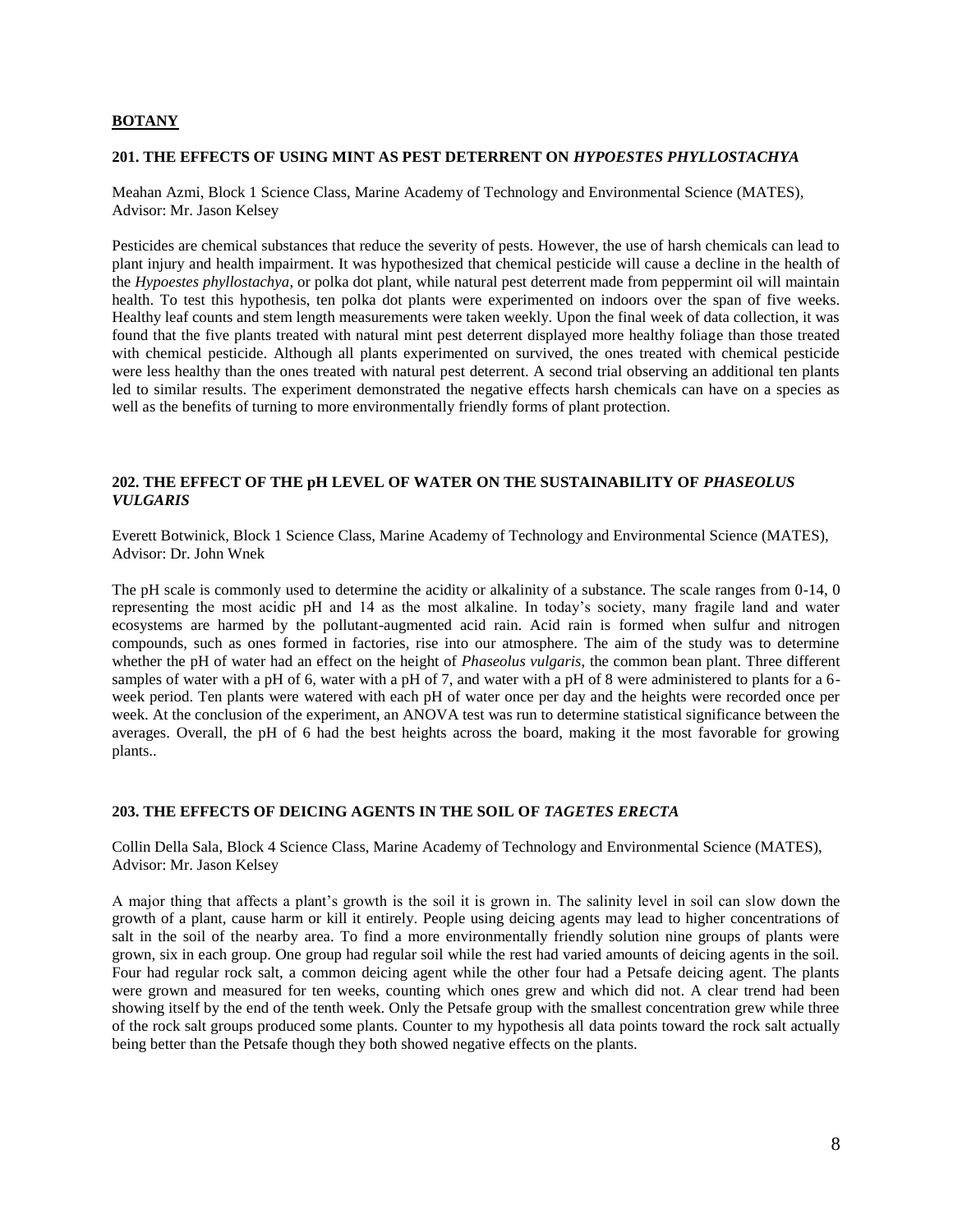#### **BOTANY (CONT"D)**

#### **204. THE EFFECT OF INORGANIC FERTILIZERS ON** *ULVA LACTUCA*

Taner Drexler, Block 4 Science Class, Marine Academy of Technology and Environmental Science (MATES), Advisors: Mr. Jason Kelsey and Dr. John Wnek

Fertilizers are a very common way to enrich plants with the essential nutrients they need for growth. However, the inorganic fertilizers that are being used have a drastic impact on our marine ecosystems. Due to runoff, the manmade chemicals from these inorganic fertilizers are carried off into our waterways. The bodies of water in which the fertilizers have settled in become rich with nitrates and phosphates, causing the rapid growth of marine plants. When this increased population of plants begins to die, the decomposition of the algae reduces the level of oxygen in the water, which leads to the death of several different marine organisms. This study was conducted in order to compare the effects of inorganic fertilizer (Miracle-Gro) and organic fertilizer, which are widely regarded as more environmental friendly fertilizers, on *Ulva lactuca.* Eleven containers of *Ulva lactuca* collected from Barnegat Bay were examined over a period of 18 days. The inorganic Miracle-Gro fertilizer was added to five of the containers, while the other five contained the organic fertilizer. The last container contained no fertilizer to act as a control. The length of the algae was measured daily, and dissolved oxygen tests were conducted on the first and last day of the experiment. The results of my experiment showed that both fertilizers drastically increased the growth of *Ulva lactuca*, although the dissolved oxygen of the sea lettuce was higher in the inorganic containers.

#### **205. THE EFFECT OF MICROPLASTICS ON THE GROWTH OF** *AMMOPHILIA BREVILIGULATA*

Lucas Monchinski, Block 4 Science Class, Marine Academy of Technology and Environmental Science (MATES), Advisor: Mr. Jason Kelsey

Microplastics are in abundance in the ocean and, despite the best interests of conservationists, they are still a glaring issue today. The purpose of this experiment is to determine if microplastics impair the growth of *Ammophilia breviligulata*, the American beachgrass. I hypothesized that the sample of beachgrass being watered with microplastics would have reduced heights and chlorophyll levels over time in comparison to the control sample. 50 plants were divided into two equal groups. All plants were watered regularly, but the same 25 plants were given a microplastic treatment weekly. Heights of the plants and chlorophyll levels were recorded weekly. At the end of the eight weeks of observing height and five weeks of observing chlorophyll levels, the data displayed a difference in the averages of both plant groups. The plants exposed to microplastics had significantly lower height and chlorophyll levels than the control group. It is likely that this occurred since plastics release harmful toxins when they break down. These toxins may have damaged the roots of the plants and caused a reduction in growth.

#### **206. STUDYING THE EFFECTS OF FERTILIZING** *AMMOPHILA BREVILIGULATA*

Victoria Pyott, Block 4 Science Class, Marine Academy of Environmental Science (MATES); Advisors: Dr. John Wnek and Mr. Jason Kelsey

*Ammophila breviligulata*, also known as American beachgrass or dune grass, can be found in beaches along the Atlantic Coast, and is planted annually along the coastal regions of New Jersey. Planting and maintaining the grass is important because dunes depend on the intricate root systems of the grass to retain a stable structure. Dunes protect the beaches from erosion, flooding and storm damage, while they also protect the inland from storms and water intrusion. This project aimed to explore what fertilizers would best aid their growth. By January 2019, various fertilizers with different nitrogen content were used to fertilize dune plants. The plants were allowed to stabilize and were then monitored for five weeks. The results of the study showed that group one, fertilized with a 20-0-0 fertilizer, showed the most growth.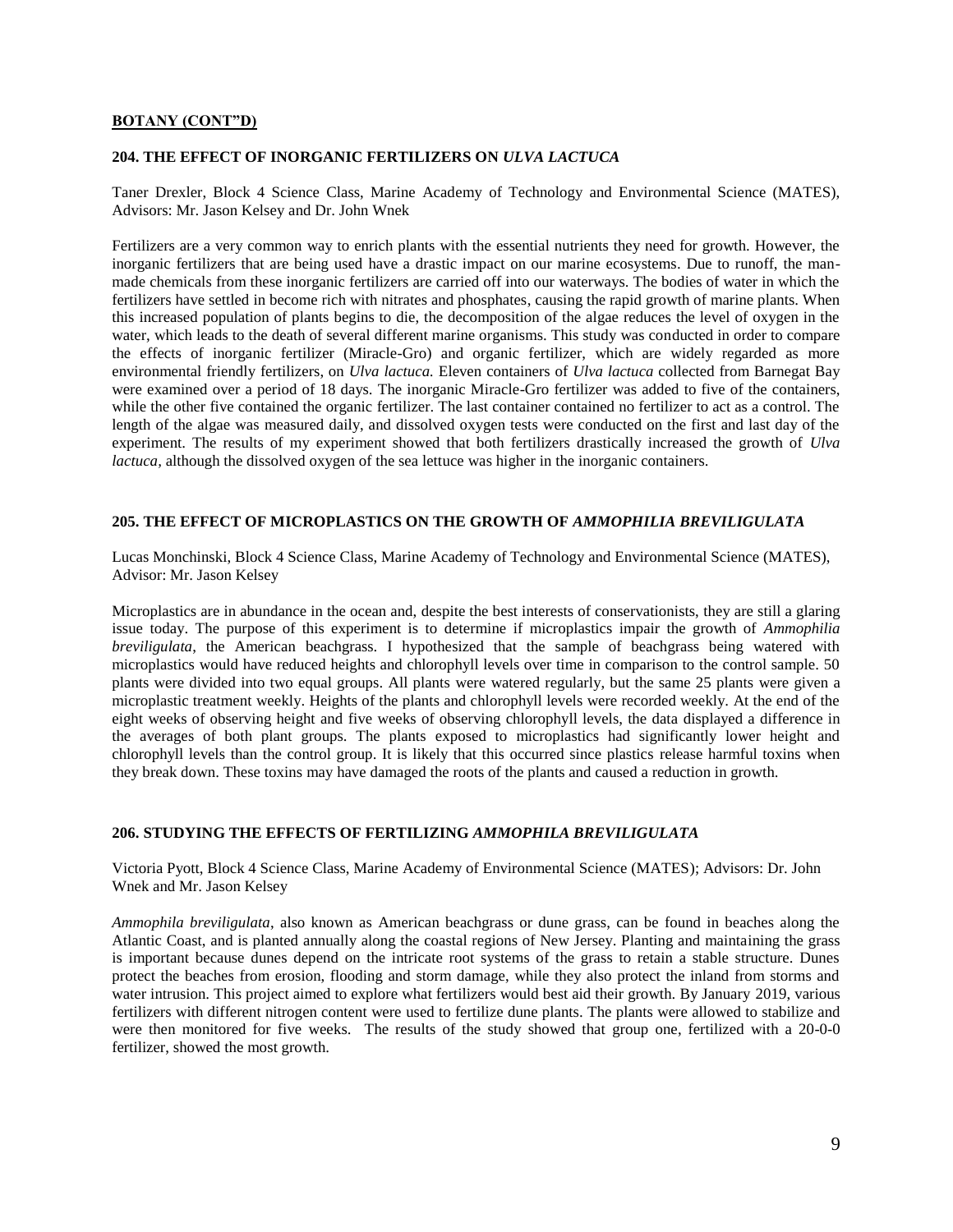#### **BOTANY (CONT'D)**

#### **207. COMPARISON OF GROW LIGHTS USED ON SWEET BASIL IN HYDROPONICS**

Logan Schneider, Block 1 Science Class, Marine Academy of Technology and Environmental Science (MATES); Advisor: Mr. David Werner

Vertical farming has become an increasingly popular alternative to typical rural farming. These farms have complete control over a plant's growing process including its nutrient intake, light source, and climate. This experiment investigated the difference in growth for sweet basil (*Ocimum basilicum*) plants that were grown in hydroponic kits under different types of lighting. The original sample size of the project was 45 sweet basil plants and they were separated into five hydroponic kits with 9 plants each. Every one of those kits were grown under either a high pressure sodium (HPS) lamp, metal halide (MH) lamp, compact fluorescent light bulb, blue/red LED, or a green LED. This experiment suggests that the MH light grew the biggest basil plants which were, on average, the tallest and had the largest leaves of all plants grown under the other lights. The HPS light was found to be the second most effective lighting system, with compact fluorescent lighting being the third best. The blue/red LED light grew the smallest average sized basil plants, growing larger than only the plants under the green LED light, which were all dead.

#### **208. ANALYZING THE EFFECT OF DEPRIVING PEPPERMINT PLANTS OF NECESSARY NUTRIENTS TO OBSERVE PLANT GROWTH**

Brianna Tonner, Block 1 Science Class, Marine Academy of Technology and Environmental Science (MATES), Advisors: Dr. John Wnek and Mr. David Werner

All plants need nutrients in order to grow, whether it be from the soil they are in or the fertilizer that is used. With a lack of nutrients plants can have growth problems in the roots, cell walls, and flowers. Different nutrients contribute to various parts of a plant's growth and depriving a plant of even one nutrient can greatly affect its growth. As different nutrients affect the various parts of a plant, plants also need different nutrients based on whether they are a leafy vegetable or seed based. This project analyzed the effect that different soils had on the growth of mint plants. To do this a sample of thirty-eight peppermint (*Mentha* x *piperita)* plants were divided into five different groups each one grown in a different soil that varied in nutrient content. There were three control samples with a normal soil nutrient. Examples of soil used were soil from my backyard, sand, soil that is mixed with wood chips, other variations in nutrient. Peppermint plants were grown underneath a UV light for a total of 6-7 hours a day and were watered every one or two days; depending on how moist the soil seemed on a day to day basis. I hypothesized that the plants deprived of nutrients would be smaller and would die faster as compared to the control. The data clearly supported my hypothesis as some of the plants that lacked nutrients showed deficiencies in growth and survival rate.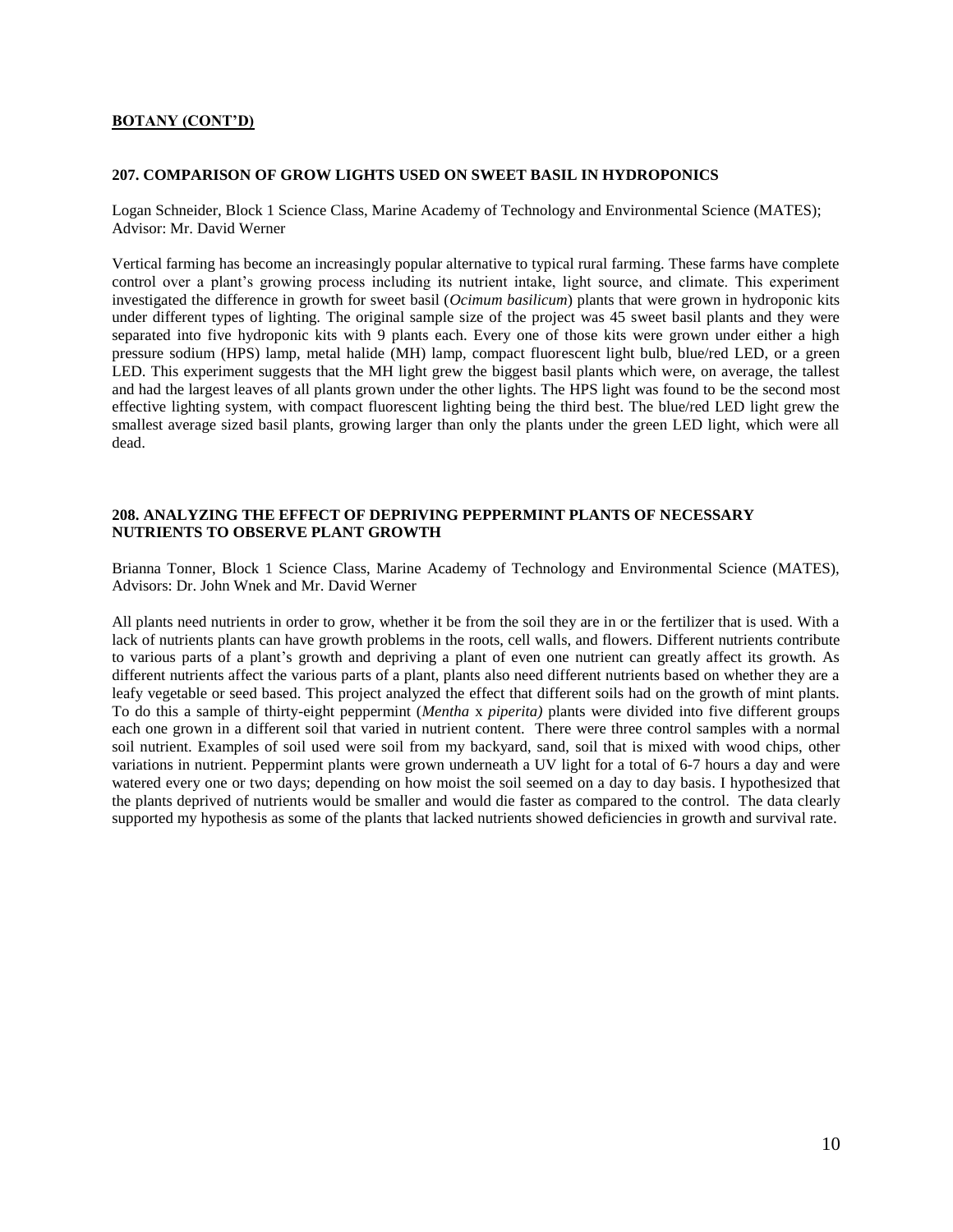#### **EARTH AND SPACE SCIENCE**

#### **301. THE EFFECT OF SEA SPRAY ON PRECIPITATION AMOUNTS THROUGHOUT CENTRAL NEW JERSEY**

Emily Byrne, Block 4 Science Class, Marine Academy of Technology and Environmental Science (MATES); Advisors: Mr. Jason Kelsey and Dr. John Wnek

Storms have always had detrimental effects on our society and they will continue to cause severe damage. However, an aerosol created by the ocean, called sea spray, still causes question of whether it benefits or makes storms worse. Due to sea spray and the effect it could possibly have on clouds and precipitation, the areas closer to the ocean will receive less precipitation. This is given that the particles of ocean spray are too dense for clouds. The experiment was conducted by placing five rain gauges across central New Jersey ranging in location from Vincentown to Manahawkin. Each day for seventy-five days the gauges were checked for precipitation and air temperature was collected. During periods of colder temperatures, locations closer to the Atlantic Ocean experienced greater precipitation. Colder air temperatures lead to colder water temperatures. As a result, the sea spray has a different density; thus, sea spray will have a different effect on clouds and the amount of precipitation produced.

#### **302. THE AFTER-EFFECT OF CARBON DIOXIDE INTAKE ON THE pH LEVEL OF THE OCEAN**

Emma Cartnick, Block 1 Science Class, Marine Academy of Technology and Environmental Science (MATES), Advisors: Mr. David Werner and Dr. John Wnek

The ocean has maintained a static, slightly basic pH level over the past three hundred million years, remaining at 8.2; however, in recent years, the pH level dropped down to 8.1. Could this increase in acidity correlate to increasing carbon dioxide emissions? Oceans have a major role in the Earth's carbon cycle. The surface water of the ocean absorbs carbon dioxide  $(CO_2)$  whenever it comes in contact with the atmosphere. Over time, the atmosphere has become more heavily concentrated with  $CO<sub>2</sub>$  due to increases in carbon emissions. This increased concentration has led to a surplus of  $CO_2$  being dissolved into the ocean, lowering the pH level. The objective of this study is to determine the quantity of excess  $CO<sub>2</sub>$  that has entered the ocean in recent years, causing a drop of 0.1 pH units. This measurement was ascertained by observing the pH level after varying amounts of 0.07mL drops of acetic acid (CH3COOH) were added to a volume of ocean water. Each trial consisted of a beaker containing 500mL of ocean water, a mixture fabricated from baking soda and tap water. Drops of CH<sub>3</sub>COOH (0.07mL per drop) were added to the water until the pH decreased from 8.2 to 8.1. The trials concluded that  $2.213 \text{mL}$  of CH<sub>3</sub>COOH were required to be added to 500mLs of ocean water in order to drop the pH 0.1 units. This translates to roughly 2.788\*10^24 mL of  $CO<sub>2</sub>$  in the ocean. Overall, this experiment showed that roughly 2.788\*10^24 mL of  $CO<sub>2</sub>$  were excessively added to the ocean in recent years to cause the drop in pH levels.

#### **303. WILL PROMEGA BRAND DIAMOND NUCLEIC ACID DYE IMPROVE FORENSIC SCIENTISTS' ABILITY TO LOCATE LATENT DNA?**

Ava Kennedy, Block 4 Science Class, Marine Academy of Technology and Environmental Science (MATES), Advisor: Mr. Jason Kelsey

Forensic scientists face difficulty locating latent DNA on tape samples from crime scenes because it cannot be seen by the eye. Visualizing this DNA can help investigators create a DNA profile or fingerprint that can associate a criminal with a crime scene. The purpose of this study is to determine whether a commercially available fluorescent dye typically used in laboratories can be used to locate latent DNA found on the sticky side of evidential tape samples. This research will determine if Promega brand Diamond Nucleic Acid Dye diluted in distilled water can visualize latent DNA on tape samples containing fingerprints of subjects both under and over 18. The dye was diluted in a 20x solution of distilled water. The samples were dipped in the dye solution for 20 seconds and rinsed in pure distilled water before being observed under a 496 nm blue-green light source. Three variances of tape including clear packing tape, duck brand tape, and gorilla brand tape were tested with thumb and index finger prints. This study concluded that Promega Diamond Dye can visualize latent DNA on tape samples and can potentially be used by scientists to locate DNA that is typically not visible to the naked eye.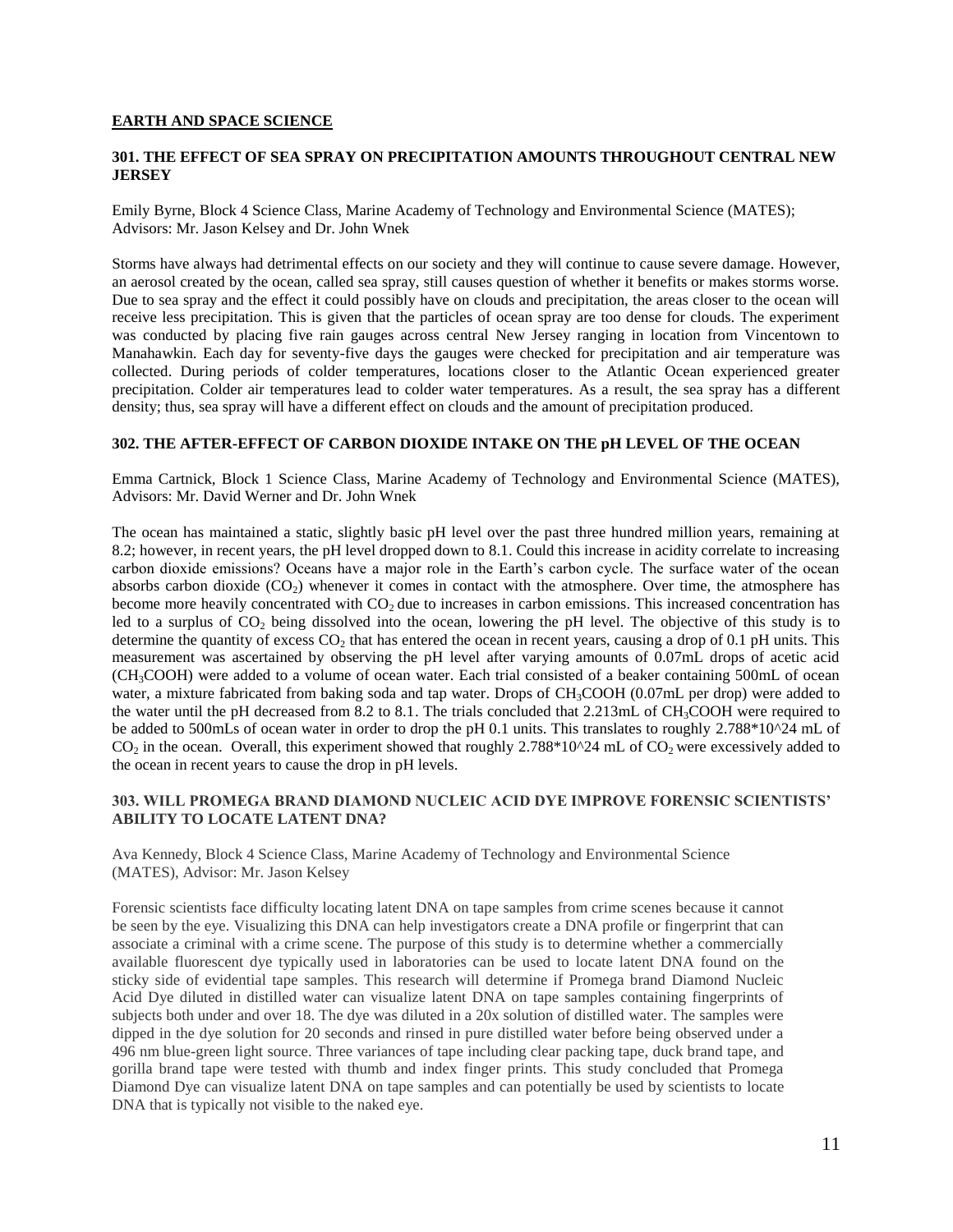#### **EARTH AND SPACE SCIENCE (CONT'D)**

#### **304. MEASURING SOUND ABSORPTION PROPERTIES OF MARSH SEDIMENT VERSUS COASTAL SEDIMENT**

Nicole Nguyen, Block 3 Science Class, Marine Academy of Technology and Environmental Science (MATES), Advisors: Mr. David Werner and Dr. John Wnek

Sound pollution is a rising problem as human activity and construction develop more in the ocean. This study compares the sound absorption properties of coastal sediment and marsh sediment, collected from Brant Beach and Sedge Island respectively, to analyze sound pollution's impact on the organisms of these environments. For each sediment type, four kilograms were placed in a container with 20 kilograms of water. A range of frequencies was played at three volume levels: maximum, middle, and low; the amplitudes were then compared. It was hypothesized that marsh sediment would absorb more sound because of its higher porosity percentage compared to coastline sediment (sand). After testing, however, the sand appeared to absorb more sound on frequencies from 500 Hz to 4000 Hz. After 4000 Hz, the marsh sediment showed a higher absorption amount. This pattern remained consistent through each volume level. The largest amount of absorption for both sediments was 52-73 dB at 3500 Hz on the maximum level. Therefore, this indicates that, depending on the frequency, coastal environments will be less affected by sound pollution than marsh environments. Understanding these sound absorption properties works towards lessening the damage on aquatic life by selecting the ecosystems least prone to sound pollution.

#### **305. THE EFFECTS OF** *SPISULA SOLIDISSIMA* **ON pH LEVELS AND NUTRIENTS OF POOR QUALITY SOIL**

Allyanna Panganiban, Block 4 Science Class, Marine Academy of Technology and Environmental Science (MATES), Advisors: Dr. John Wnek, Mr. David Werner and Mr. Jason Kelsey

Seashells are found in many beaches globally. However, bivalve shells are considered to have no main use and are often regarded as waste. Their improper disposal on beaches generates debris and wastes natural resources. A third of the Earth's land is also infertile due to agriculture. To answer this, I hypothesized that by adding pulverized shells of the Atlantic surf clam, *Spisula solidissima*, in poor quality soil, its low pH level and nutrient supply may improve with the shell's composition of organic matrix and calcium carbonate. Many Atlantic surf clams were pulverized and 20 pots of soil were used. Each group of 5 underwent different soil treatments: unaffected soil, soil with ⅛ inch depth,  $\frac{1}{4}$  inch depth, and  $\frac{1}{2}$  inch depth of pulverized shells. Nutrients (potassium, nitrogen, and phosphorus) and pH levels of each pot were recorded daily in the span of 10 days. All treatment data, except the unaffected soil, exhibited high pH level increasement on the first days but stabilized at the end. Nutrient levels stayed roughly the same except for a slight increase in nitrogen levels. Thus, while *Spisula solidissima* can raise pH levels with its alkaline properties, it cannot effectively improve poor soil caused by agriculture.

#### **306. SOIL NUTRIENT VARIATIONS IN COASTAL SAND DUNES: MAN-MADE DUNES VS. NATURAL DUNES**

Eily Sitarik, Block 4 Science Class, Marine Academy of Technology and Environmental Science (MATES), Advisors: Dr. John Wnek and Mr. Jason Kelsey

The efficacy of man-made coastal sand dunes as compared to naturally occurring dunes has been tested in varying ways. Man-made dunes are practical for quickly rebuilding the barrier between coastal storms and oceanfront communities; however, natural dunes are a more permanent solution due to greater stability over time because of gradual build up rather than sand being piled up all at once. This project tested for variations in soil nutrients between the two types of dunes, specifically nitrates and phosphates, to compare another aspect of the ongoing comparison. To conduct this research multiple sand samples were collected from the base of each dune on the side facing the ocean. The samples were then tested using a colorimeter to give nutrient levels. These tests concluded that natural dune nutrient levels were higher than that in man-made dunes. These higher nutrient levels are important to the higher stability of natural dunes because it allows for more rapid growth of erosion preventing vegetation in these dunes as compared to man-made. Therefore, the higher nutrient levels in natural dunes contribute to the overall endurance of the structure.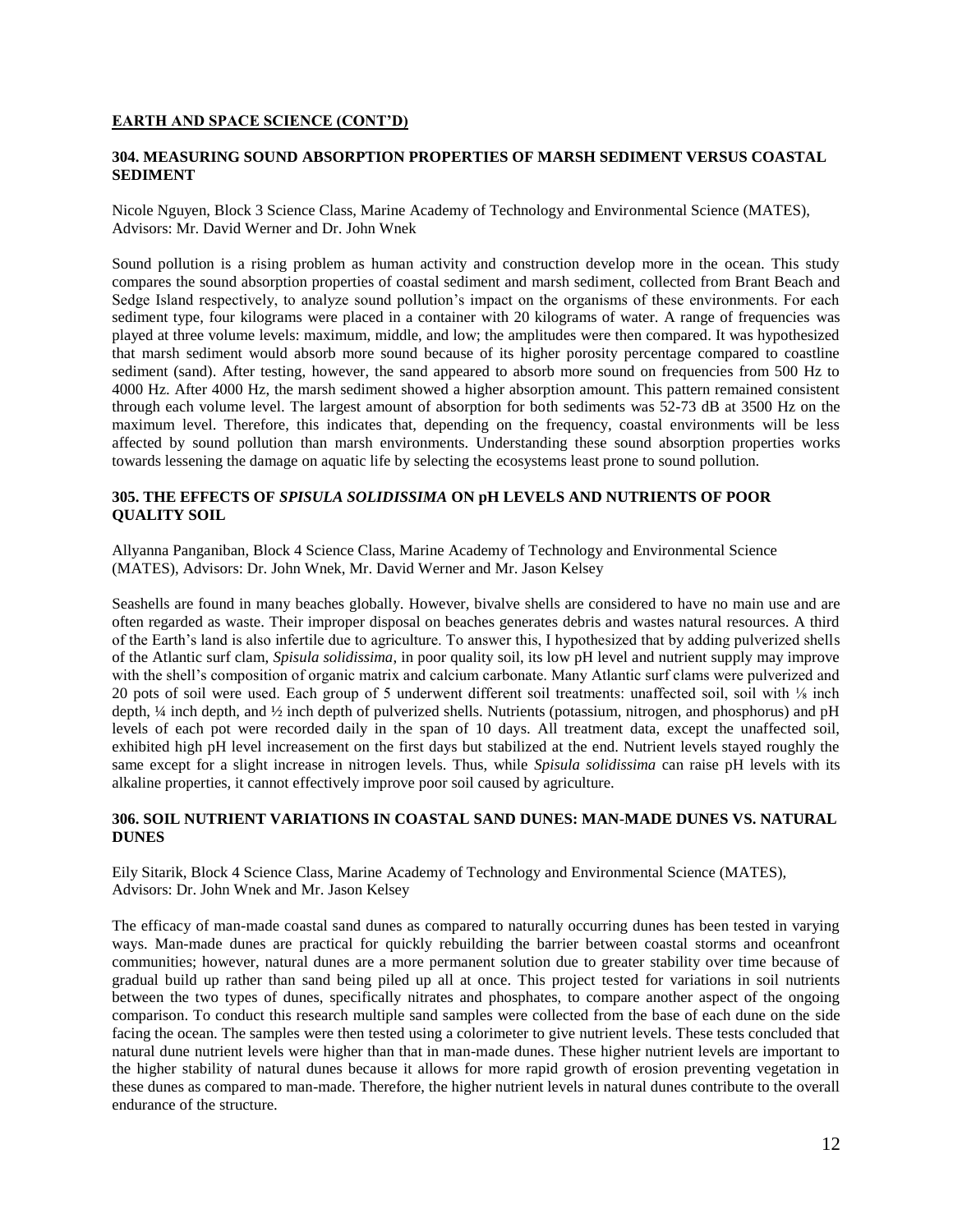#### **EARTH AND SPACE SCIENCE (CONT'D)**

#### **307. AN ANALYSIS OF SOIL COMPOSITION ACROSS THE UNITED STATES**

Juliet Slota, Block 1 Science Class, Marine Academy of Technology and Environmental Science (MATES), Advisor: Dr. John Wnek

All soils have different compositions depending on where they are located, their elevations at which they are found, and when in geological time they were formed. This study examined the relationships between geographic locations and the soils' compositions. Over the course of several months, composition, organics, conductivity, moisture, pH, and iron were tested on 14 different soils from across the United States. Since the soils were taken from preserved lands, such as National Parks, the soils have been mostly untouched for the past hundred years and most of time before that. After the data was collected, relationships were drawn. There was a dichotomy of similarities and differences exhibited in the findings from all 14 soil locations; Colorado, Utah, Nevada, Arizona, New Mexico, and Tennessee. This study could be used to determine how and when these soils were formed, how they might have been used and changed in the past, how they are all related, and what plants and animals have, could, and did survive in these areas.

#### **308. THE EFFECT OF DIFFERENT RATIOS OF VARYING GREEN ORGANIC MATERIALS ON THE pH OF COMPOST**

Emily Wong, Block 4 Science Class, Marine Academy of Technology and Environmental Science (MATES), Advisors: Mr. Jason Kelsey and Dr. John Wnek

Hundreds of millions of trash are put in landfills to decompose in America alone, which can take up to a few hundred years to fully decompose. These landfills harm the environment and development around it. To combat this, compost can be made from biodegradable materials that are commonly thrown away. The objective of this research determined which ratio of green organic materials would produce the pH that is most favorable to the majority of plants, 6.5 pH. To carry out this experiment, 3 compost piles with different ratios, 1:2, 1:1, and 2:1, of green organic materials were made. Both the green organic materials, coffee grounds and grass clippings, and brown organic materials, leaves, were put in a small container with holes to allow aerobic decomposition. Over the period of 6 weeks, the compost piles were monitored, adding water to the piles when necessary, to ensure the most efficient rate of decomposition. Once the materials fully decomposed for each compost pile, samples from each of the piles were tested for pH. Results indicate that the compost pile with 2 parts coffee grounds and 1 part grass clippings had the average pH closest to 6.5 pH. The results collected in this experiment can be beneficial to lessening landfills and maximizing plant growth.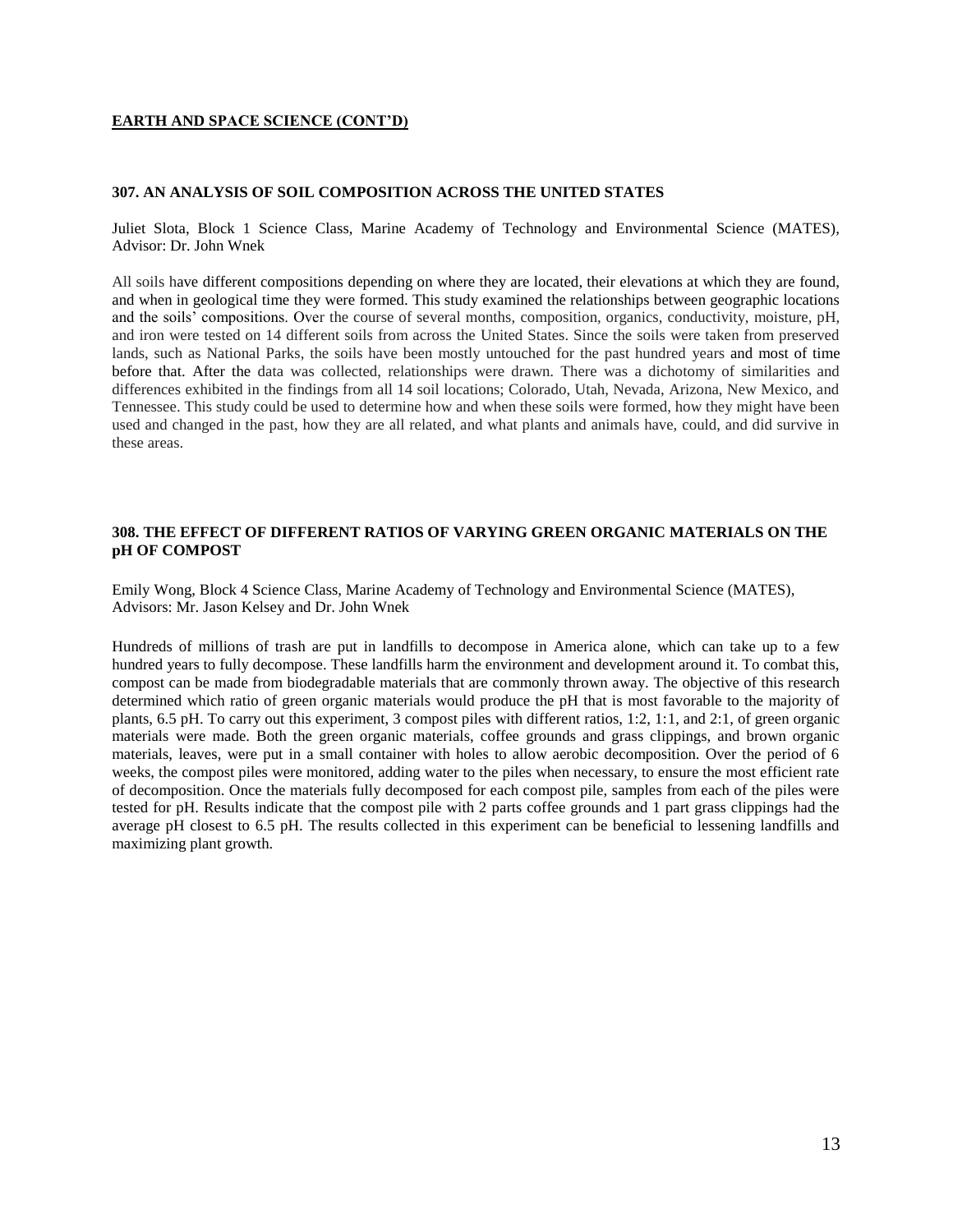#### **ENVIRONMENTAL SCIENCE**

#### **401. THE EFFECT OF LONG-TERM TEMPERATURE EXPOSURE ON BOTTLED WATER CONTAINING BIPHENOL A**

Aidan Edwards Beelitz, 1st Block Science Class, Marine Academy of Technology and Environmental Science (MATES); Advisors: Mr. Dave Werner and Dr. John Wnek

Water bottles are a common luxury used in almost every place in the world. Bottled water brands like "Poland Springs" and "Nestle Purelife" are commonly taken to sporting outings. Often these are left in hot cars on sunny days where the temperatures can reach upwards of 38 degrees Celsius (100 degrees Fahrenheit). These bottles are made up of many different chemicals, notably, BPA or Bisphenol A. Heat contained in the cars have enough energy to break the bonds holding the BPA in the bottles, and BPA has been linked to causing breast and ovarian cancers. By heating bottled water brands in a controlled incubator, the test was able to replicate the conditions of hot cars. After taking samples from the bottles and analyzing them with a spectrophotometer, the results that indicated that the samples heated at over 44 degrees Celsius (115 degrees Fahrenheit), water inside the bottles were contaminated with more chemicals than the bottles tested when no heat was applied. Bottles were also frozen for different amounts of time. This freezing process also increased the amount of chemicals in the water when tested in the same manner as the heated bottles.

#### **402. ANALYSIS OF PINE LAKE'S TRIBUTARIES AND HOW THEY AFFECT ITS WATER QUALITY**

Michael Hudak, Block 3 Science Class, Marine Academy of Technology and Environmental Science (MATES); Advisors: Mr. David Werner and Dr. John Wnek

Nitrates and phosphates are two common chemicals found in freshwater bodies. These chemicals can be dangerous to humans and biotic inhabitants of the waterbody. Both substances are known to cause health issues, such as methemoglobinemia from the intake of nitrates. Human activity can increase the amounts of nitrates (ppm) and phosphates (ppm) in water bodies through the use of fertilizers and septic systems. The purpose of this study is to examine the ability of tributaries to transfer nitrates and phosphates into a freshwater lake. Data utilized in this study was collected at Pine Lake in Manchester, New Jersey throughout the winter. There are two tributaries, the Union Branch and the Ridgeway Branch, that flow into the western side of the lake. Three water samples were collected from three sites: Pine Lake, Union Branch, and Ridgeway Branch. The dissolved oxygen (ppm), temperature ( $^{\circ}$ C), pH, nitrates (ppm), phosphates (ppm) were measured from the samples within 24 hours of collection. In this study, each location was compared to the others to view differences in the parameters. The results of this study show that the Union Branch and Ridgeway Branch have a significant impact on the water quality of Pine Lake.

#### **403. HOW DOES COMMON URBAN RUNOFF POLLUTANTS AFFECT THE GROWTH AND DEVELOPMENT OF CYANOBACTERIA?**

Logan Johnston, Block 4 Science Class, Marine Academy of Technological and Environmental Science (MATES), Advisor: Mr. Jason Kelsey

Blue-green algae, or cyanobacteria, are unicellular aquatics algae that are photosynthetic and live in colonies. These algae are mixotrophic, which means that they can photosynthesize to create sugars as food, or can absorb nutrients from their surroundings, which can include pollutants. However, which urban pollutants give it the most nutrients, and which will impact their growth the most? The idea here is that blue-green algae have the ability to absorb the nutrients off of pollutants. I have grown and analyzed five colonies of algae who were individually given either oil, gasoline, chemical-based de-icing salt, subsoil sediment, and organic matter. The colony with oil increased 32 grams in mass, for sediment it increased 38 grams, for the salt it increased 35 grams, for gasoline it increased 37 grams and it increased 41.5 grams for organic material. It appears that organic material such as food scraps have been the most efficient nutrient boost for cyanobacteria, and oil is the least efficient food source for the blue-green algae.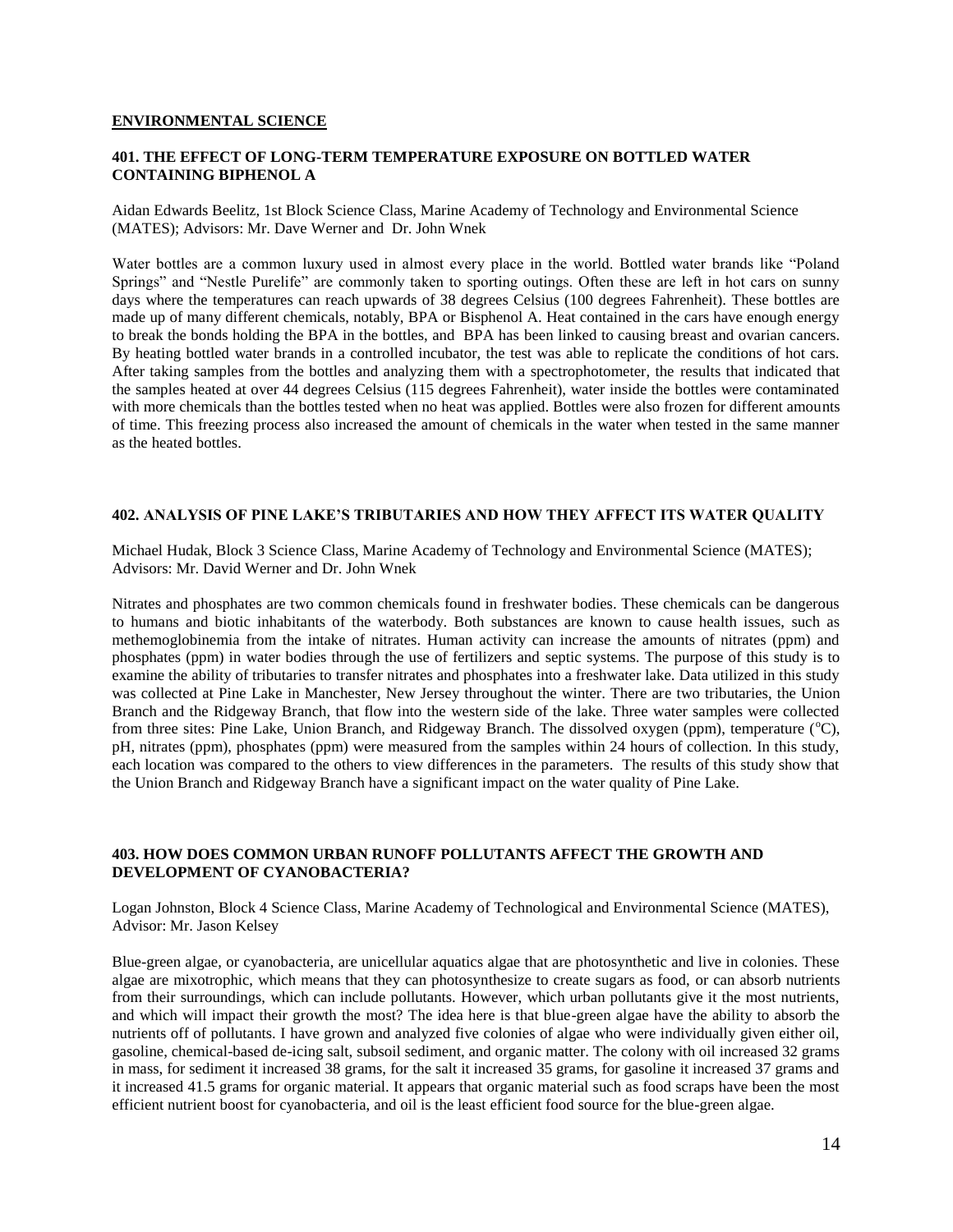#### **ENVIRONMENTAL SCIENCE (CONT'D)**

#### **404. EFFECTIVENESS OF CLEANING METHODS ON DUCK FEATHERS**

Julia Lokerson, Block 1 Science Class, Marine Academy of Technology and Environmental Science (MATES), Advisor: Mr. Jason Kelsey

Oil spills release harmful and dangerous chemicals into the environment that damage the wildlife. Birds are one such animal that is affected by these events, due to the effect it has on the alignment of their feathers. There are several known methods of cleaning oiled birds, such as using Dawn soap, but are there other brands that could clean them just as effectively, if not better? Three brands were but to the test: Ajax, Palmolive, and Shoprite store brand dish soaps. Five ounces of Mallard Duck (*A. platyrhynchos*) feathers were soaked in two cups vegetable oil and then cleaned out in two cups of a solution consisting of 25% soap and 75% water; and then they were further rinsed out in water and air dried. The feathers were massed after soaking and after cleaning, and the differences in mass were compared to determine any correlation.. From the data collected it was shown that there was no significant difference between brands, showing no correlation between the type of soap used on the feathers and its effectiveness in removing oil.

#### **405. HOW CLIMATE CHANGE IMPACTS THE REPRODUCTION AND POPULATION OF CALANOID COPEPODS IN THE ATLANTIC OCEAN**

Kyle Lopes, Block 4 Science Class, Marine Academy of Technology and Environmental Science (MATES) Advisor: Mr. Jason Kelsey

Copepods are microscopic crustacean creatures that are the base of any oceanic food web. The reproduction and basic processes of copepods are heavily dependent on surrounding water temperature, which is why climate change poses a huge threat to copepod populations and reproduction everywhere. My experiment tested whether climate change has a negative or positive impact on the population and reproduction rates of Calanoid Copepods in the Atlantic Ocean. My hypothesis was that as the temperature steadily inclined, the populations would also rise. To test this, I set up a tank with saltwater, and set it to 62°F (16°C), the average oceanic temperature in the Atlantic Ocean. Then, Calanoid copepods and phytoplankton were added into the tank and I allowed them to acclimate for two days. Over a span of two weeks, or 14 days, I increased the temperature in the tank slowly to match the possible effects of climate change. In relation to my hypothesis, my results supported the original thought and expectations. At each temperature change, the amount of copepods concentrated in a 4x4 millimeter grid on the microscope grew more dense. The data gathered is important and applies to real world concerns because if there were a negative impact on population as the temperature grew, the oceanic food webs would have collapsed in the near future.

#### **406. HUMANS, SWIMMING, AND BACTERIA IN HARRY WRIGHT LAKE, WHITING, NJ**

Kayla Murdock, Block 4 Science Class, Marine Academy of Technology and Environmental Science (MATES), Advisor: Dr. John Wnek

Recreational lakes are often filled with many types of bacteria such as *E. coli*, *Salmonella*, etc. This could be an effect from humans being in the lake. It was hypothesized that the natural upstream are would have a lower concentration of bacteria than in the swimming area. This would occur because humans have bacteria on their skin, and in any waste that they would put in the water. To determine whether or not this was a result of human swimmers, a ten week experiment was performed. Every Sunday, two samples were taken from points in the upstream area, the midstream area, and the designated swimming area of the lake. The samples were tested with the Coliscan Easygel kit, and the bacterial colonies were counted. The results from the data analysis show, that there was a significant difference in the data from the midstream area of the lake. In the beginning of the trial, when there were more swimmers, there were more colonies recorded from the swimming area. Throughout the entire experiment, the upstream area had the least amount of bacterial colonies since humans were not swimming in it.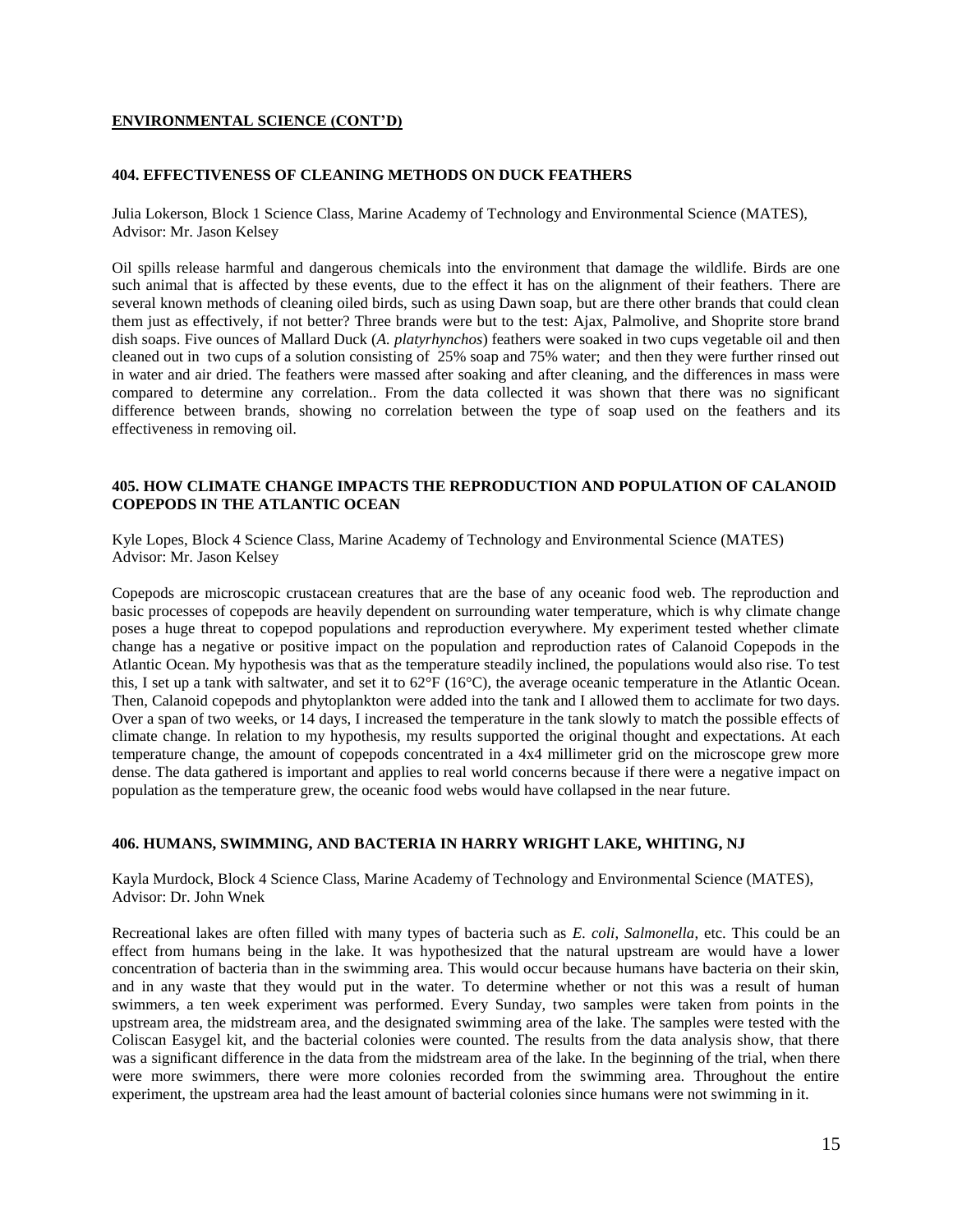#### **ENVIRONMENTAL SCIENCE (CONT'D)**

#### **407. RISK ASSESSMENT OF ARSENIC IN AQUATIC ANIMALS IN WATER BODIES**

Allyssa Panganiban, Block 4 Science Class, Marine Academy of Technology and Environmental Science (MATES), Advisors: Dr. John Wnek, Mr. David Werner and Mr. Jason Kelsey

*Oryza sativa* is an important dietary supplement that contains arsenic: a toxic substance that can be hazardous, especially for humans. *Oryza sativa* has distinctive amounts of arsenic for each type. Consumers often rinse storebought rice. About 3–43% of the arsenic is removed when rinsed, and often, the water used to rinse goes down the drain of sinks into a watershed. This project was conducted to assess the risk if arsenic concentrated in *Oryza sativa* is washed into water bodies. I hypothesized that at least one type of rice, specifically brown rice, would have enough levels to negatively affect the organisms in adjacent wetland areas to the water bodies of disposition. To determine this, three types of rice (long-grain white, brown, and basmati), each with five sample sizes, were tested with an Arsenic testing kit. They were washed prior to testing, and the rice wash was used. Statistical tests were run to see if the groups' arsenic levels in ppm were statistically different or not, and afterwards, were compared to the aquatic animals' level restriction of arsenic. The rice wash of the three rice types had arsenic levels less than the restriction level of arsenic in aquatic organisms. The results of this study show that the accumulation of arsenic from *Oryza sativa* would not be enough to harm aquatic organisms in wetlands.

#### **408. COMPARING WATER QUALITY AND BACTERIA BETWEEN AREAS THAT HAVE BEEN PREVIOUSLY IMPACTED BY FLOODING AND AREAS UNAFFECTED**

Grace Puskas, Block 1 Science Class, Marine Academy of Technology and Environmental Science (MATES); Advisor: Dr. John Wnek

Flooding can severely impact municipal areas with water coming into contact with harmful pathogens from waste pipes and sewers, mixing it with our water supply, and exposing it to the citizens in its general radius. *Vibrio cholerae* (*Cholera*), *Shigellosis* (*Shigella*), *Salmonellosis* (*Salmonella)*, and *Escherichia coli* (*E.coli*) are common pathogenic bacteria that can cause minor disease if consumed; however, there are also non-pathogenic bacteria and many beneficial nutrients that cause no harm to human health. To research water quality, I traveled to Charleston, South Carolina where recent flooding as the result of Hurricane Florence. Twelve samples were taken, with six of them for bacteria testing, while for the final six were used to test for basic parameters. Whirl-Pak bags were kept cold to take back to the Marine Academy of Technology and Environmental Science for salinity and nutrient testing. In order to test bacteria, 1 ml samples of water were taken from six different locations, some of which were previously flooded. The Coliscan Easygel Method was used to test for the presence of pathogenic bacteria. Using color indicators, bacterial types were identified with E-coli being the most prevalent. Throughout sampling sessions, I noticed that the water temperature decreased as we headed north, which was indicative of latitudinal differences.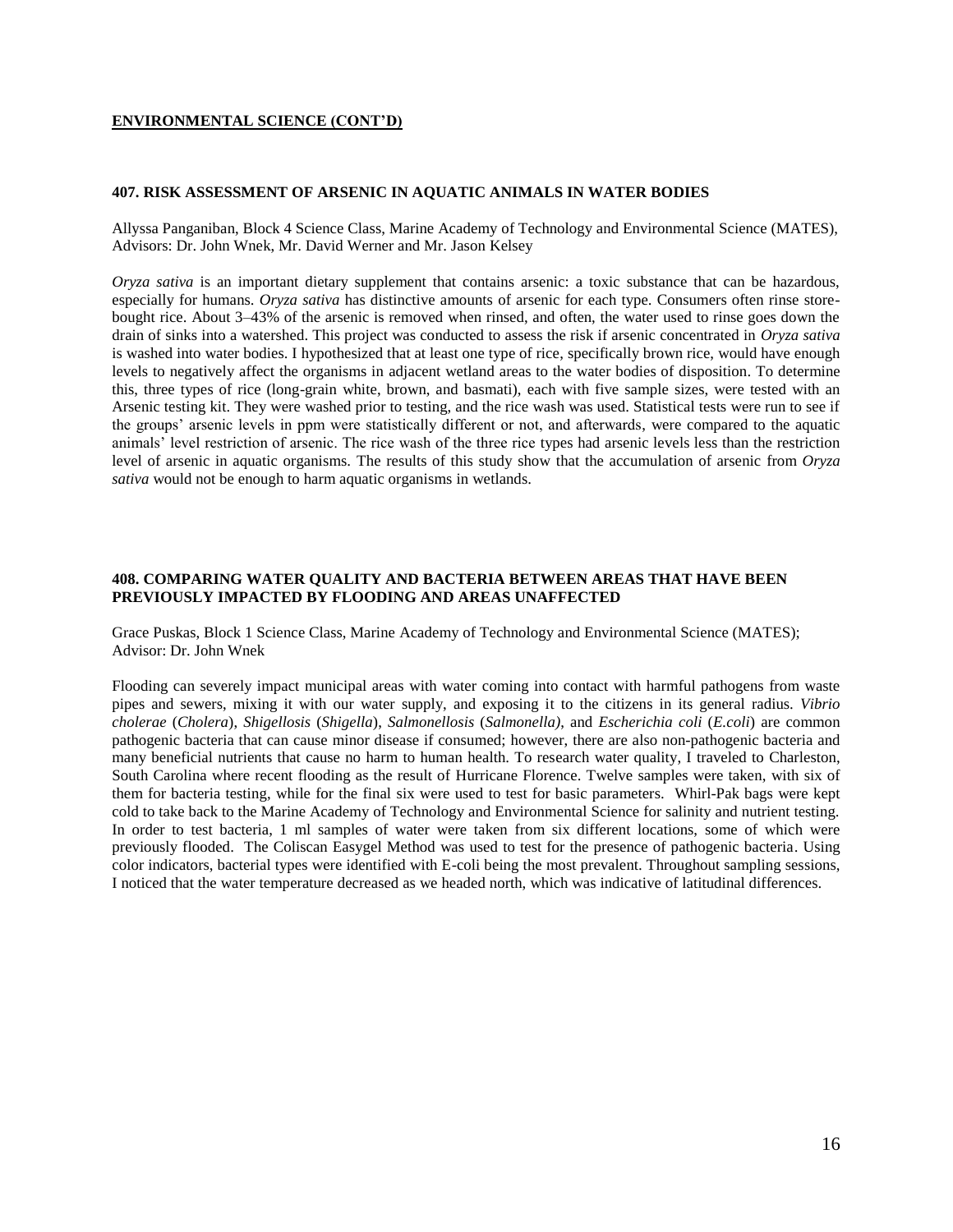#### **ESTUARINE SCIENCE**

#### **501. THE EFFECTS OF STORM WATER RUNOFF ON THE WATER QUALITY OF A STREAM IN A COASTAL COMMUNITY**

#### Annabel Bornebusch, Block 1 Science Class, Marine Academy of Technology and Environmental Science (MATES), Advisor: Dr. John Wnek

After rain events, storm water runoff pulls unwanted pollutants into waterways. Dillon's Creek, a tributary of the Toms River, NJ, is known for its high bacteria levels. The source of bacteria is debated in that waterfowl occupy the creek, and there is storm water runoff into the creek as well. Optical Brighteners are associated with human uses as they are the whitening agents in laundry detergent and toilet tissues. If there is a correlation between increased levels of Optical Brighteners and fecal coliform bacteria, then there is a high probability that the cause of increased bacteria levels are human sources. The objective of this study was to observe the correlation between storm events, optical brightening agents, and coliform bacteria colonies in Dillon's Creek. For this experiment, five locations along Dillon's Creek were sampled, including the Turtle Run Pond. Samples were collected both before and after three storms. The water quality parameters tested included temperature, pH, coliform bacteria, and Optical Brightening agents. The results showed strong relations between bacteria and optical brightening agents especially after each storm. These findings suggest that there may be some underlying issues relating to runoff caused by several factors that may require further investigation.

#### **502. WHAT HABITAT DOES** *PALAEMONETES VULGARIS* **PREFER IN BARNEGAT BAY?**

Jeffrey Brewer, Block 1 Science Class, Marine Academy of Technology and Environmental Science (MATES), Advisor: Mr. Jason Kelsey

*Palaemonetes vulgaris* more commonly known as the Shore Shrimp is found throughout Barnegat Bay and is a vital part of the local food web. They're found in a wide range of habitats and serve as prey for a large variety of organisms that people value. To identify their preference in regards to habitats, a tank was constructed containing four common throughout the Barnegat Bay. The habitats included were sand, gravel (dust stone), rocks (river rocks), and crushed surf clam shells. This experiment was conducted by utilizing 40 Shore Shrimp collected in Ship Bottom, Long Beach Island over the course of two weeks. The overall purpose of this research is to determine which habitat is most preferred among Shore Shrimp, this can eventually lead to other research such as whether or not there is a direct correlation between the concentrated populations of these shrimp and those of some of their predators such as Blue Crabs and Striped Bass. Over the course of five days these shrimp were introduced into the tank and left to roam for 24 hours in groups of 20. After 24 hours the amount of shrimp in each habitat was recorded and their behavior observed, a new group of shrimp would then be introduced and the rest would be held in a separate container. Once all results were reviewed and analyzed it could be determined that rocks were the most favorable habitat and there was no significant difference in the behavior of shrimp.

#### **503. OXYGEN CONSUMPTION OF SHORE SHRIMP (PALAEMONETES VULGARIS) IN DIFFERENT SALINITIES**

Achilles Emnace, Block 3 Science Class, Marine Academy of Technology and Environmental Science (MATES); Advisor: Mr. David Werner

Shrimp travel great distances throughout their lifespan, especially in larval and post-larval stages, which means they experience varying salinities. Like all aquatic organisms, shrimp are oxygen regulators or conformers, but the ability to maintain metabolism in different environments differentiates. In order to figure out if shrimp oxygen consumption increases, *Palaemonetes vulgaris*, or the common shore shrimp, were held in tanks with different salinities for a four week period. Seven shrimp were held in each tank with an aerator, and the dissolved oxygen level was tested every four days. The dissolved oxygen levels varied from 2.8 ppm to 6.3 ppm. The data was analyzed and it was identified that there was no significant correlation between the salinity of the water and the oxygen consumption of shore shrimp. In conclusion, the oxygen consumption of shore shrimp is not affected by the salinity of water.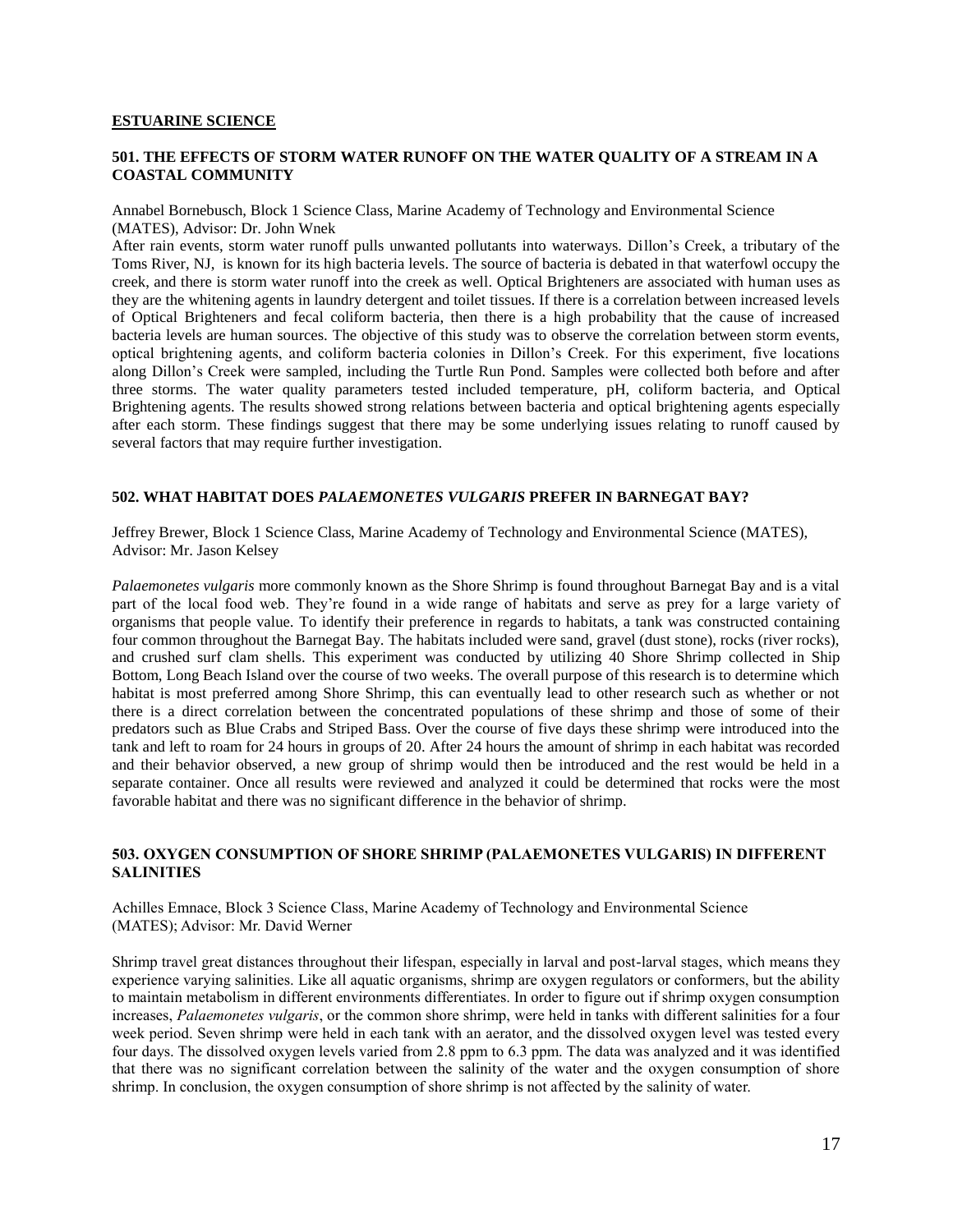#### **ESTUARINE SCIENCE (CONT'D)**

#### **504. THE EFFECTS OF VARIOUS DEICING AGENTS ON** *PALAEMONETES VULGARIS*

Shealyn Lawless, Block 1 Science Class, Marine Academy of Technology and Environmental Science (MATES), Advisors: Mr. Jason Kelsey and Dr. John Wnek

*Palaemonetes vulgaris* is a common species found amongst estuaries on the east coast, and they are a food source for many animals in their habitat. Deicing agents are a convenient and cheap way of melting ice; however, introducing these foreign or inorganic chemicals into an ecosystem can cause this local species to suffer. This research was aimed to observe how the introduction of rock salt, urea, or calcium magnate acetate coated calcium carbonate into the water of the shore shrimp would affect their behavior. 720 shore shrimp were divided into groups and put into two-percent or seven-percent concentrations of each deicing agent. Each concentration of deicing agent was tested through a course of three trials. The hypothesis composed was that the shore shrimp would have the biggest negative reaction to urea due to the fact that urea can cause changes in dissolved oxygen levels and algae presence. Data collected throughout the research by looking at shrimp mortality and salinity of each trial. Multiple ttests were run on the data of shrimp mortality from each concentration and it was shown that the seven-percent concentration of urea had the biggest behavioral difference to the shore shrimp placed into untreated water. These deicing agents are used commonly, and this research can help show how the runoff of these chemicals are affecting marine species.

#### **505. THE PREFERENCE OF VEGETATION DENSITY BY** *MALACLEMYS TERRAPIN TERRAPIN*

Kyle Matin, Block 3 Science Class, Marine Academy of Technology and Environmental Science (MATES), Advisors: Mr. Jason Kelsey and Dr. John Wnek

*Malaclemys terrapin terrapin* (Northern Diamondback terrapin) is a vital species in maintaining the health of marsh ecosystems. However, as habitat destruction and vegetation loss increases due to soil and water pollution, climate change, and coastal development, Northern Diamondback terrapin hatchlings become more susceptible to predation. In this experiment, it was what tested to see what density of vegetation is optimal when protecting *Malaclemys terrapin terrapin* nest ecosystems, A total of nine solo hatchlings and nine groups of three hatchlings were used. Hatchlings were placed in an enclosure that contained sand and a large patch of vegetation, a moderately sized patch of vegetation, a small patch of vegetation, and small, sparse patches of vegetation that were gathered near known nesting sites to mimic the vegetation hatchlings would encounter. Data was then analyzed and broken down by hatchling nest/clutch, solo trials, group trials, and time, as well as the vegetation the hatchlings were attracted to in order to identify a preferred vegetation density amongst hatchlings. A preference in vegetation density among *Malaclemys terrapin terrapin* hatchlings was not identified, indicating that hatchlings act randomly and may not have an instinctive trait that guides them towards denser vegetation.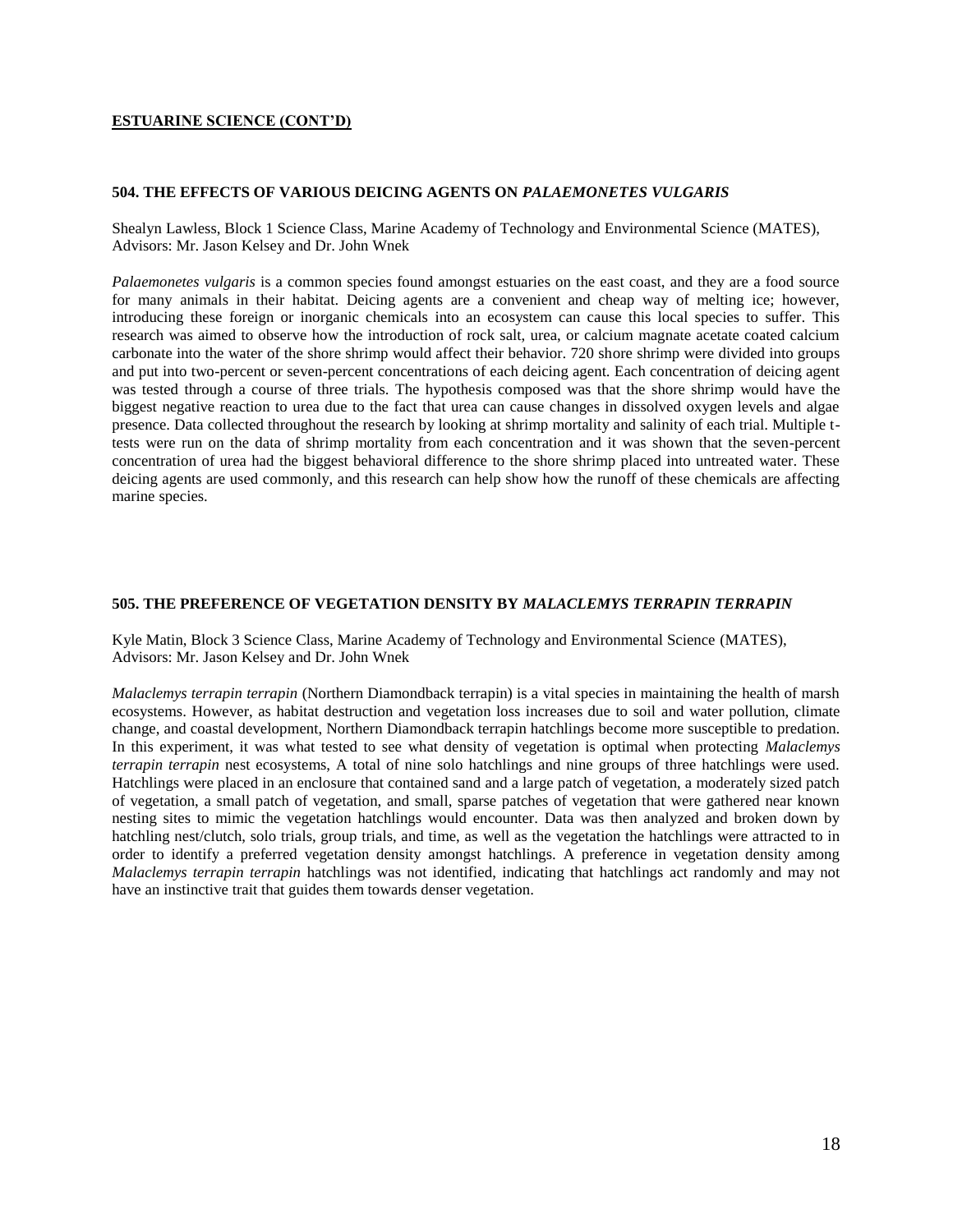#### **ESTUARINE SCIENCE (CONT'D)**

#### **506. THE RELATIONSHIP BETWEEN** *PORPHYRA SP.* **AND TEMPERATURE AND OXYGEN PRODUCTION RATES IN BRACKISH WATER**

Akshar Patel, Block 3 Science Class, Marine Academy of Technological and Environmental Sciences (MATES), Advisor: Mr. Jason Kelsey

There are three main groups of algae: Green Algae (*Chlorophyta*), Brown Algae (*Phaeophyta*), Red Algae (*Rhodophyta*) and red algae is the largest group. The species of red algae that was chosen for this experiment was *Porphyra sp.* Since this species is found globally, it is found in different temperatures which may have an impact on the dissolved oxygen levels around that ecosystem. It was hypothesized that the samples in the cold water would have the most dissolved oxygen because as temperature increases oxygen availability decreases. This species of algae was placed in five different containers in complete darkness: two samples were placed in hot water ( $35^{\circ}$ C), two samples were placed in cold water (5°C), and one sample was placed in room temperature water (20°C) as a control. The salinity value for all of the containers was 20 ppt (parts per thousand). Two dissolved oxygen tests were taken at the site of the algae. One dissolved oxygen test was taken every one hour for each container for a total of three hours. It was concluded that the samples in the cold water had the highest average of dissolved oxygen at 10.37 ppm and the lowest average was the hot water at 8.17 ppm. Some extensions that can be made to this experiment is to test different groups of algae and have a bigger sample size for more accurate readings.

#### **507. THE EFFECTS OF TEMPERATURE ON THE BIOLUMINESCENT RESPONSE OF** *PYROCISITIS FUSIFORMIS* **ON MECHANICAL STIMULATION**

Sarah Santos, Block 4 Science Class, Marine Academy of Technology and Environmental Science (MATES), Advisor: Dr. John Wnek

Global warming already has had observable effects on the environment. From a rising sea level to the increased water temperatures, climate change has taken a toll on ocean ecosystems. The objective of this study was to observe how increased temperatures would affect the defense mechanism of a group of major primary producers — Bioluminescent Dinoflagellates; *Pyrocistis fusiformis*. These single-celled organisms possess the ability to produce flashes of light when agitated. For this experiment, nine containers of *Pyrocistis fusiformis* were cultured over the course of a month. Once ready, the temperatures of each container were adjusted, with three set at  $30^{\circ}$ C, three set at  $20^{\circ}$ C, and three set at  $8^{\circ}$ C. They were placed separately in a modified light chamber to record the intensity of their bioluminescent response. Results showed that the dinoflagellates set at 30°C performed better than those exposed to the cooler temperatures. This study suggests that as ocean temperatures rise to a certain point, *Pyrocistis fusiformis*  will not only survive, but their bioluminescence intensity will increase as well. Dinoflagellates are essential to marine ecosystems and understanding how increased temperatures will affect them is extremely beneficial because of their crucial role in the food chain.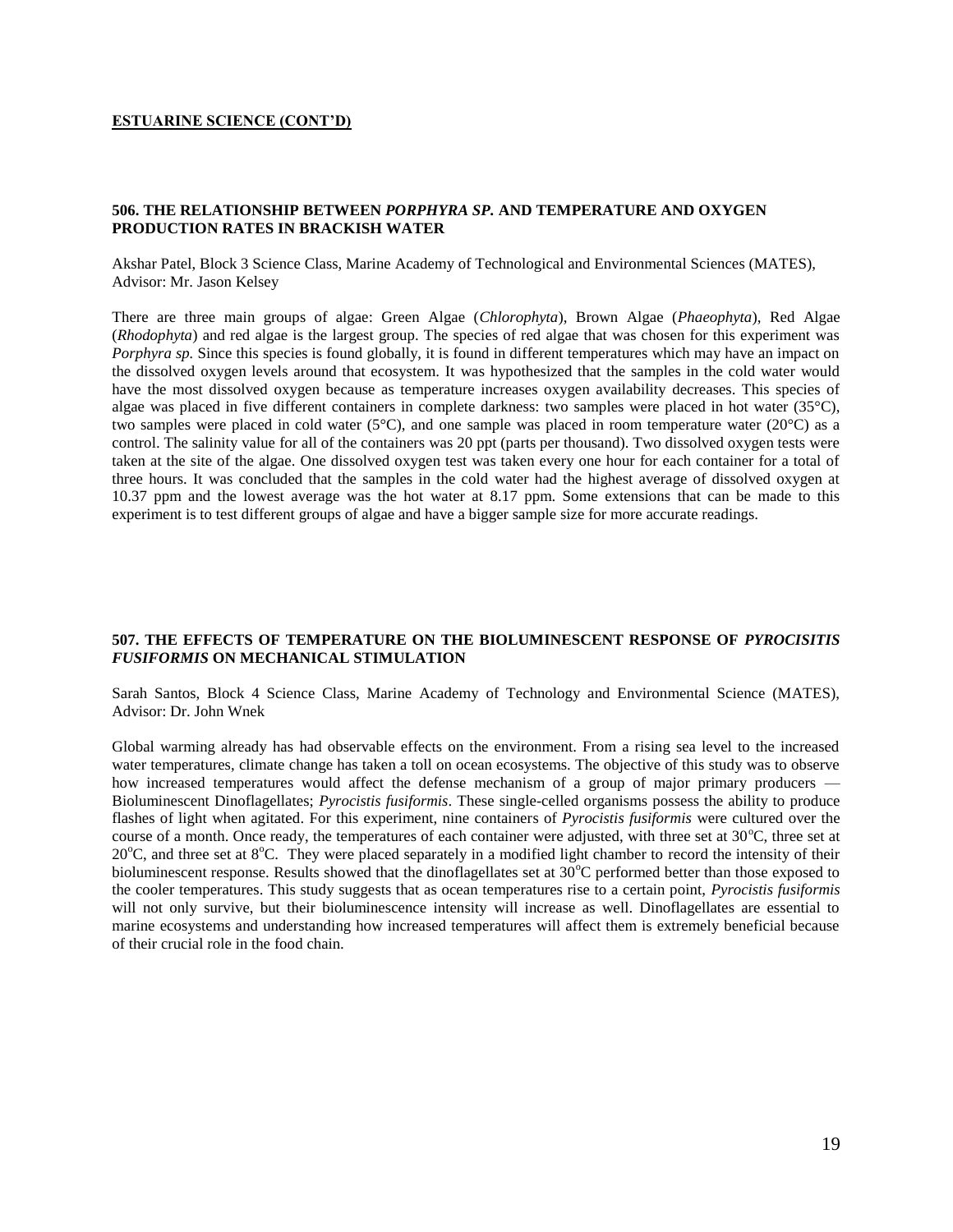#### **HEALTH, MEDICINE AND SPORTS**

#### **601. THE EFFECT OF CONSISTENT STRETCHING OF THE LOWER EXTREMITIES ON STRIDE LENGTH AND PITCH SPEED**

Ryan Ehrmann, Block 2 Science Class, Marine Academy of Technology and Environmental Science (MATES), Advisors: Dr. John Wnek and Mr. Jason Kelsey

In a baseball pitcher's motion, there are six phases: the wind-up, stride, arm cocking, acceleration, deceleration, and follow-through. All of these phases generate energy and momentum that contributes to the speed of the ball. The stride phase is the distance from the planted, trailing foot to the opposite, leading foot when it lands. This study was done to see the effect of consistent stretching of the hamstrings, quadriceps, and hip flexors on a pitcher's stride length and pitch speed. The result of this experiment could show young pitchers how they can enhance their pitching and ultimately bring it to a new level. Ten participants were gathered and had their stride lengths and pitch speeds measured. Then, six went home with a six-week stretch schedule and four did not. Over the course of these six weeks, the correlation between stride length and pitch speed was observed in the six stretchers and the four nonstretchers. Whether or not the consistent stretching had any effect on the stride lengths and pitch speeds of the stretchers was also observed. The results suggested that there is not much of a correlation between stride length and pitch speed, and the six weeks of consistent stretching did not have much of an effect on stride length and throwing velocity in the participants.

#### **602. CAN COLOR CAUSE PHYSIOLOGICAL REACTIONS? DETERMINING WHETHER CERTAIN COLORS CAUSE BLOOD PRESSURE TO RISE OR FALL**

Alexandra Hoeler, Block 4 Science Class, Marine Academy of Technology and Environmental Science (MATES), Advisor: Mr. Jason Kelsey

All people have emotions, which are neural impulses that create response and move the organism to action. The ability to respond to stimuli is a characteristic of life and emotions are considered responses to the world around them. Blue is linked to serenity, peace, and trustworthiness. Red is linked to passion, anger, and aggression. Yellow is known to be happy and friendly as well as warning which is strange because it can make you feel uncomfortable and on edge or happy and tranquil. Purple is usually associated with mystery, romance and luxury. Although these might not be the emotions you experience and associate with these specific colors, everyone has reactions to colors. If I show participants certain colors such as red, blue, yellow, purple, and green, then as UK Essays (2018) states, their blood pressure should increase and decrease accordingly. I showed 30 participants ages 11-45 the colors blue, red, purple, and green to verify whether their blood pressure went up or down based on the emotions typically associated with that color. I have found that the most reactive colors are green and red, commonly making the blood pressure rise due to some type of heightened response.

#### **603. HOW BATTING PRACTICE REVEALS OUR FALSE ASSUMPTIONS ABOUT LEARNING**

Noah Jeremias, Block 4 Science Class, Marine Academy of Technology and Environmental Science (MATES), Advisors: Mr. Jason Kelsey and Dr. John Wnek

Batting practice is a routine task that all baseball players go through on a daily basis. They receive different pitches, such as fastballs, curveballs, and changeups, all of which they will experience in a game. Yet for all its tradition, advances in cognitive science and innovations in sports show that teams are undergoing batting practice the wrong way. Players were assigned to two different groups: Control and Experiment. Control received a uniform order of pitches, while experiment received a random order of pitches. After four sessions of this, there was a final test where both groups received a random order of pitches. The quality of their hit was determined off of a point system that had been predetermined. In this study, the control group had an average score of 111.15 points throughout the study, while the experimental group had an average score of 74.1. Although the control group had a high score throughout the study, their score plummeted during the final test. The control group received an average of 66 points, while the experimental group received an average of 84.4 points. This study supports the theory that varied learning is more effective than uniform learning.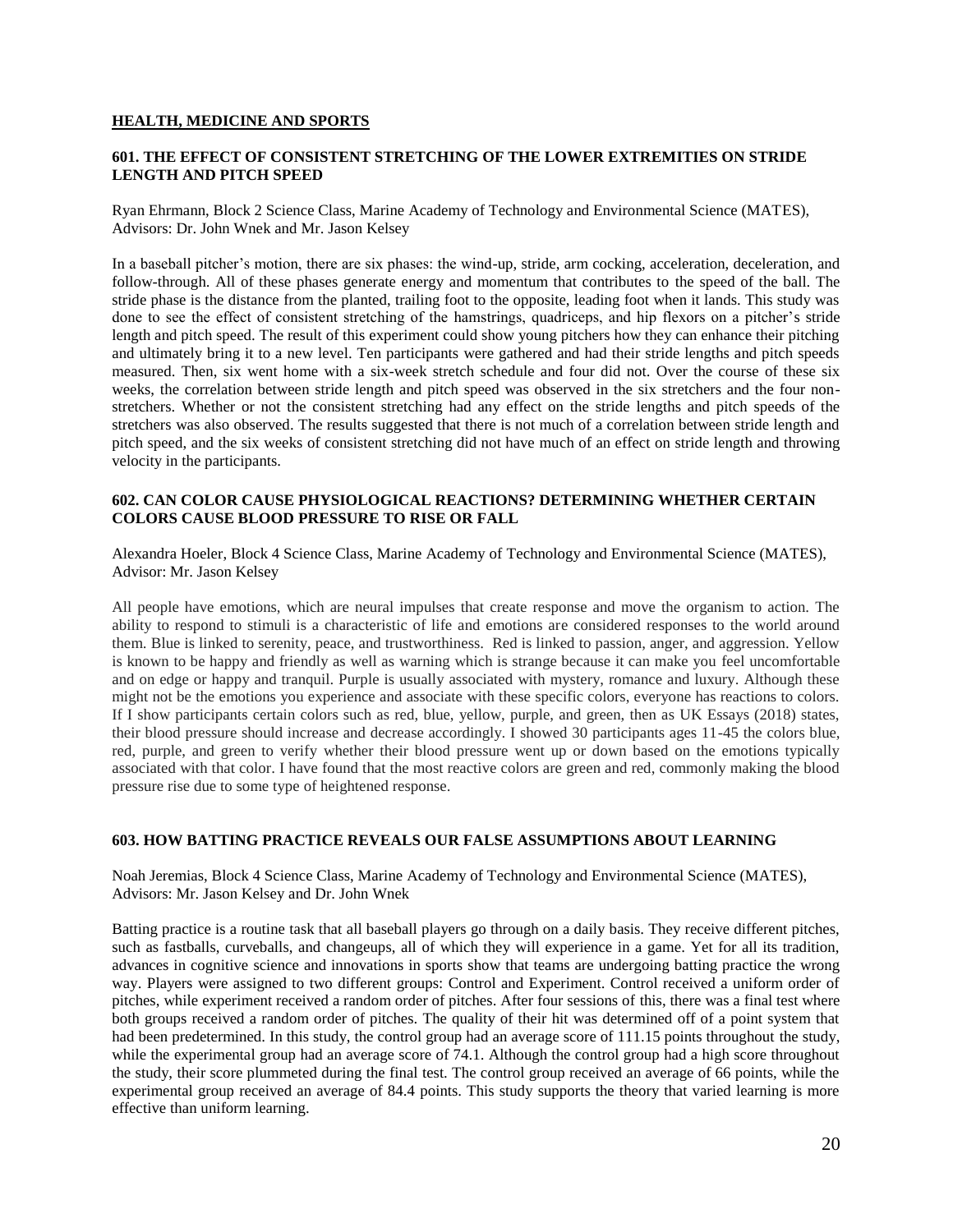#### **HEALTH, MEDICINE AND SPORTS (CONT'D)**

#### **604. HOW DOES AEROBIC EXERCISE AFFECT THE SHORT TERM MEMORY OF MIDDLE SCHOOL STUDENTS?**

Emily Jones, Block 4 Science Class, Marine Academy of Technology and Environmental Science (MATES), Advisors: Mr. Jason Kelsey and Dr. John Wnek

Exercise is proven to benefit the body, but could it have a significant effect on processes in the mind as well? The purpose of this study was to determine how aerobic exercise affects the short term memory of middle school students. To conduct my research, I had both a control and experimental group with 45 middle schoolers in each. I administered a Free Recall Task to test initial short term memory. Then, my experimental group did 20 minutes of aerobic exercise, whereas the control group continued on with daily activities. Both groups then waited 11 minutes because research supports that exercise has the most effect after this point. During this time, the participants completed a questionnaire about their age, gender, and athleticism. Finally, they completed another Free Recall Task. To analyze my data, I ran t-tests to determine if there was a statistical difference between the control and experimental groups. I ran an overall t-test, one between genders, and one between athletes and non-athletes within the separate groups. All of my t-test results were greater than the alpha, 0.05, meaning that there was no statistical difference between the control and experimental groups. Therefore, in my study, aerobic exercise was not shown to have a significant effect on short term memory.

#### **605. USING BAYES THEOREM TO DETERMINE THE LIKELIHOOD OF WINNING IN DIFFERENT COMPETITION FORMATS**

Brody Littleford, Block 4 Science Class, Marine Academy of Technology and Environmental Science (MATES); Advisor: Mr. Jason Kelsey

All competitors have an equal chance of winning in a competition, but does the specific format of the competition significantly change your numerical chances? Using Bayes Theorem, a formula to examine conditional probability, hypothesized competitions with generated statistics, and a TI-83 Plus graphing calculator, different competition formats were investigated and analyzed in an attempt to identify any significant differences within their conditional probability of earning a top placement. A Bayesian model encompassed the sample sizes and non-conditional probability of achieving recognition in a team centric competition, an individual centric competition, and a competition incorporating both team and individual results. Optimal statistics were analyzed and incorporated into developing this model. Starting with sample sizes of just thirty and increasing up to seven hundred fifty, the conditional probability of earning a top placement is insignificant statistically. However, when comparing competitions with anywhere from thirty to one-hundred participants, in all three formats, the differences in percentage are statistically different. In addition, when comparing the top placement percentages, comparing the data from competitions, in all three formats, with more than three-hundred participants, the data is also significantly different. After analysis, team competitions will always result in the highest probability earning a top placement. Competition formats may have unequal chances of winning in smaller competitions, but as more people strive for the thrill of winning, this behavior is increasingly insignificant.

#### **606. TESTING FOR NOISE INDUCED HEARING LOSS AFTER EXPOSURE TO DECIBEL LEVELS**

Miranda Lynch, Block 1 Science Class, Marine Academy of Technology and Environmental Science (MATES), Advisor: Mr. David Werner, Nurse Meehan

When the ear is exposed to soundwaves of high decibel levels, a traveling wave that forms along the basilar membrane bends tiny hairs called stereocilia so far that they break off and are never replaced. Because of this, a chemical reaction that causes an electrical signal to get sent to the brain does not occur, resulting in the brain not being able to interpret the sound. This is called Noise Induced Hearing Loss (NIHL). To test this phenomena, four students were exposed to levels of 30 and 80 decibels for 10 minutes each. Their hearing was tested before and after the exposure to see if there was any notable hearing loss. After testing, the data suggests that the students suffered no hearing loss as the decibel ranges were too low to cause any change. This experiment showed that the decibels used can be tolerated for a short duration; however, long exposure may result in some hearing changes.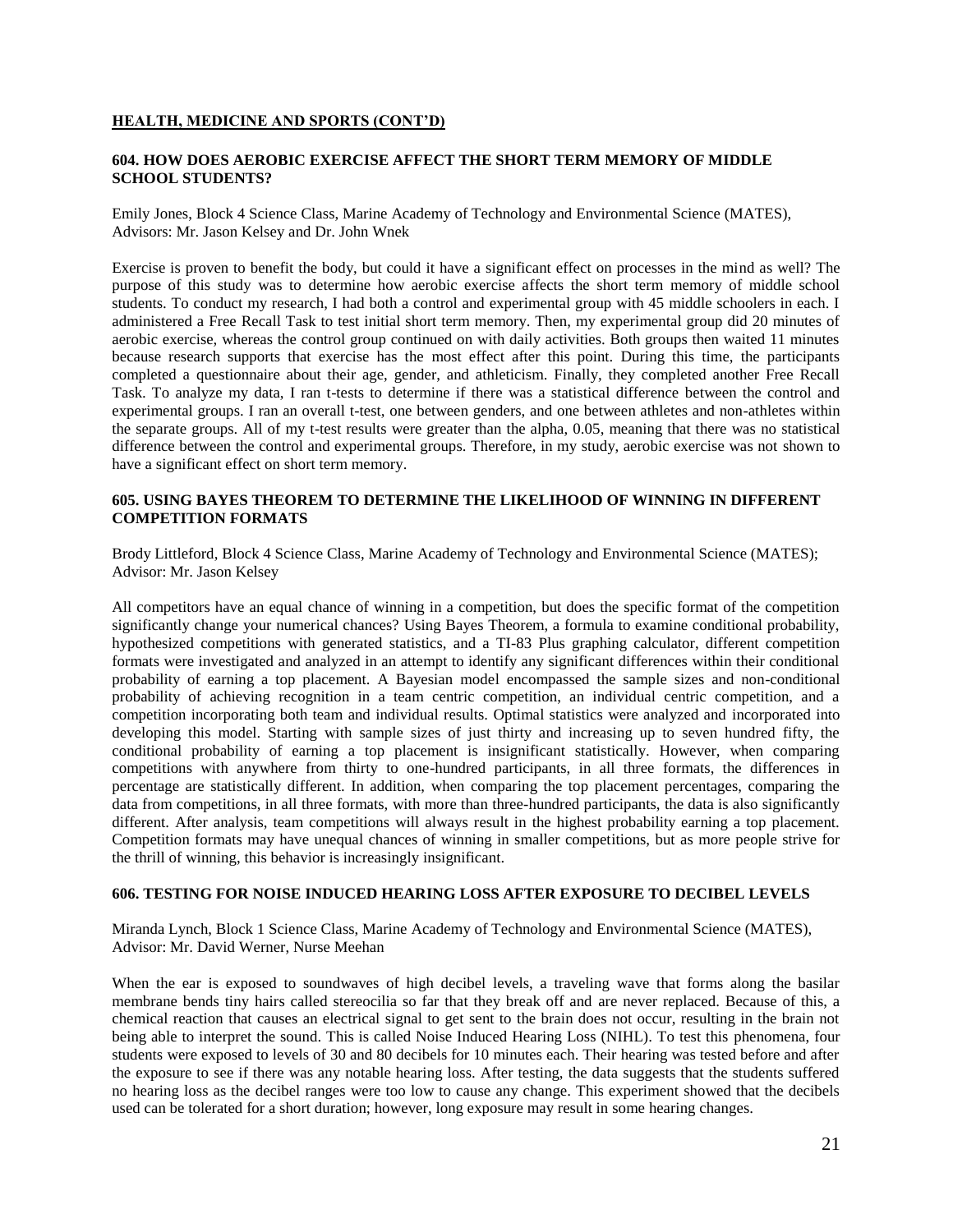#### **HEALTH, MEDICINE AND SPORTS (CONT'D)**

#### **607. ANALYSIS OF BITE MARKS IN RELATION TO FORENSICS DENTISTRY**

Sky Rodriguez, Block 4 Science Class, Marine Academy of Technology and Environmental Science (MATES); Advisors: Mr. Jason Kelsey and Dr. John Wnek

In the news there are always big headlines about horrific incidents of assault. The topic of cold cases is sometimes complex because I thought there must be some way that even without fingerprints and other concrete evidence you could catch a culprit. There is little research done on bite marks and how they relate depending on gender. My study focuses on the use of bite marks as a unique identification marker. To conduct this research I took three bite marks from high school students and measured them. After looking at them, on average male bite marks are larger. However, with how small of a sample size I acquired I cannot make any definitive claims about whether there is a certain size that male and female bite marks are.

#### **608. COMPARING THE EFFICACY OF CONCENTRATED BLEACH AGAINST OTHER HOUSEHOLD CLEANERS**

Sarah Smith, Block 4 Science Class, Marine Academy of Technology and Environmental Sciences (MATES), Advisor: Mr. Jason Kelsey and Dr. John Wnek

Today, there are thousands of cleaning products all claiming to be the most effective. The first choice for many would be bleach. However, bleach is dangerous; it can burn skin and is lethal if ingested. This study analyzes cleaning agents to determine if there is a safer, but effective, cleaner in comparison to concentrated bleach. This experiment was carried out by observing colonies of *Escherichia coli* B (*E. coli*) that grew after being cleaned with bleach, Lysol wipes, vinegar, iodine, hand soap, rubbing (isopropyl) alcohol, and distilled water. Bacterial samples were swabbed onto a tile and cleaned using a designated agent. One section was not cleaned and used as a control. Each section was then swabbed and wiped into petri dishes to grow for 72 hours. The numbers of visible colonies were counted. The results showed that bleach was the best cleaning agent, followed by Lysol, then vinegar. The statistical test used was a t-test which indicated a significant difference between the number of colonies on the vinegar dish and the bleach dish, demonstrating bleach to be more effective. When comparing bleach to Lysol, there is no statistical difference in the number of colonies between them.

#### **609. THE EFFECTS OF A RUNNER'S HEIGHT ON CERTAIN ASPECTS OF THEIR RUNNING FORM**

Abby Stephens, Block 1 Science Class, Marine Academy of Technology of Environmental Science (MATES); Advisor: Dr. John Wnek

When running, having strong running form is vital because it can help to decrease the risk you have of injuring yourself while running. I hypothesized that taller people will have worse running form in the top region of the body, and that shorter people will have worse running form in the lower region of the body. I gathered 25 participants, boys and girls from the freshman class at M.A.T.E.S., and had them go to the gym at M.A.T.E.S one time each. I recorded their name, age, and height. They then ran on a treadmill while I videotaped them for 20 seconds on the right side and 20 seconds from the back. After every participant ran, I split them into three groups based on their heights (4'10"-5'2", 5'3"-5'6", 5'7"-6'3"). I compiled all of the videos I recorded and uploaded them to the computer. I analyzed each video by looking at certain angles on Camtasia software. As predicted, the results showed that taller people have weaker running form in the top half of the body, while shorter people have worse running form in the lower body. Strong running form is vital for the success and safety of all runners and understanding this experiment can emphasize how important running form is.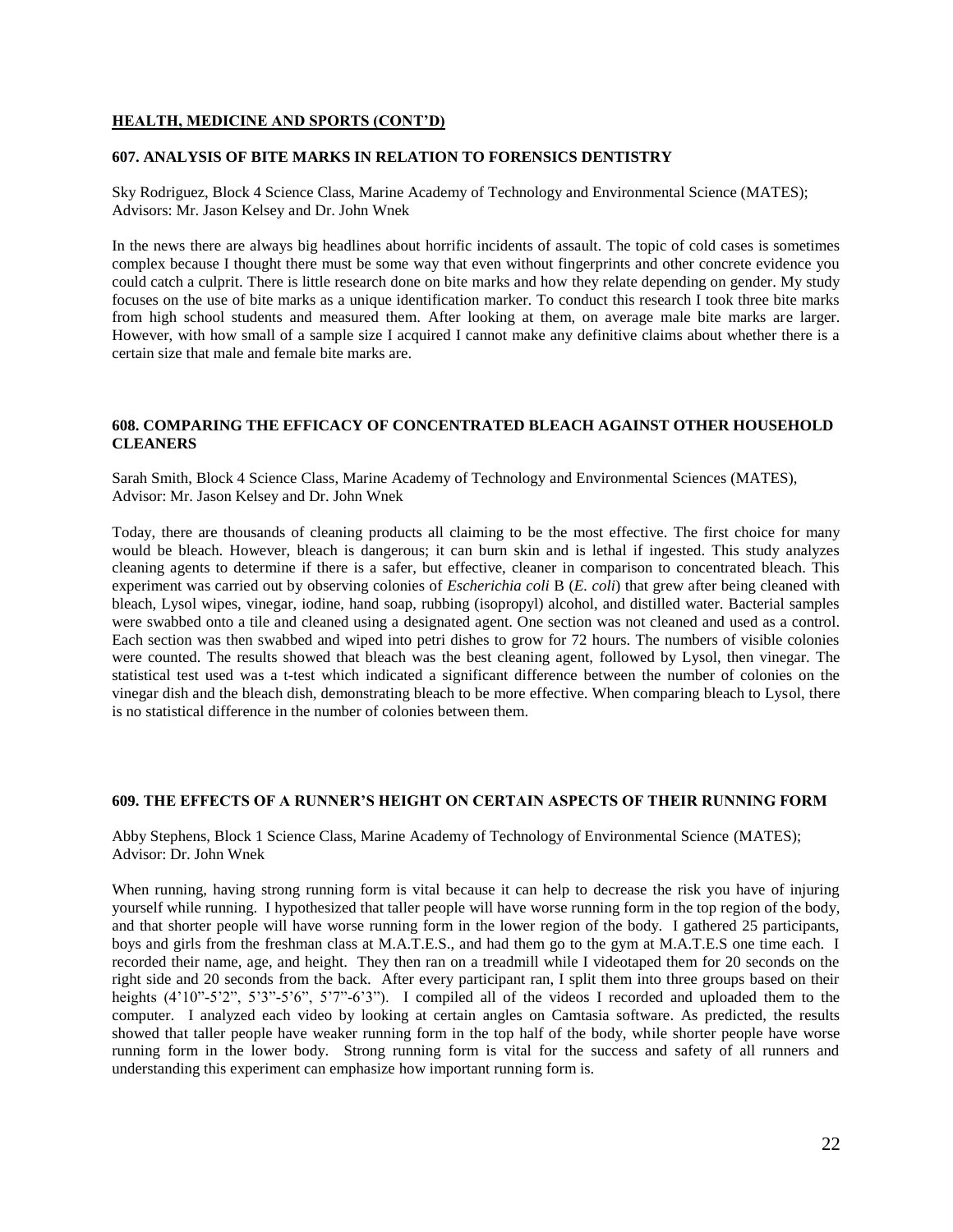#### **HEALTH, MEDICINE AND SPORTS (CONT'D)**

#### **610. THE EFFECT OF DIFFERENT INSOLE CUSHIONING MATERIAL ON POSTURE AND GAIT**

Olivia Takla, Block 4 Science Class, Marine Academy of Technology and Environmental Science (MATES), Advisor: Mr. Jason Kelsey

Back pain, muscle fatigue, and respiratory issues are a few of the many problems poor posture is associated with. The body works together as a chain of muscles, ligaments, and bones, starting from the foot; when one part is misaligned, it messes the entire system. Good insoles offer both cushioning and support to your feet in order to maintain the appropriate alignment of your body. The purpose of this research is to determine which of the three insole cushioning materials: memory foam, EVA yoga foam, or gel, is the most efficient in supporting the foot in order to prompt healthy alignment of the rest of the body. The experiment was conducted by performing a posture screen assessment (anterior view deviation and lateral view deviation) of the volunteer's initial posture and followed by a screening after wearing each of the insoles. After walking, the pressure distribution of the foot (calcaneus region, metatarsal region, and the medial region) was additionally analyzed in order to identify a trend in gait patterns and foot deformities. I hypothesized that the EVA foam insoles would promote the most improvement in posture because of its durability yet resilience. I also believed that pressure would most commonly be applied at the metatarsal region of the foot because statistics show that most foot deformities occur near the ball of the foot. The results indicated that the EVA foam promoted the most rectification based on the anterior view deviations; however, the memory foam insoles induced better alignment based on the lateral view assessments. Furthermore, my hypothesis on foot distribution was not supported in that the metatarsal region would bear the greatest pressure when walking. It was determined that the calcaneus region bore most of the pressure.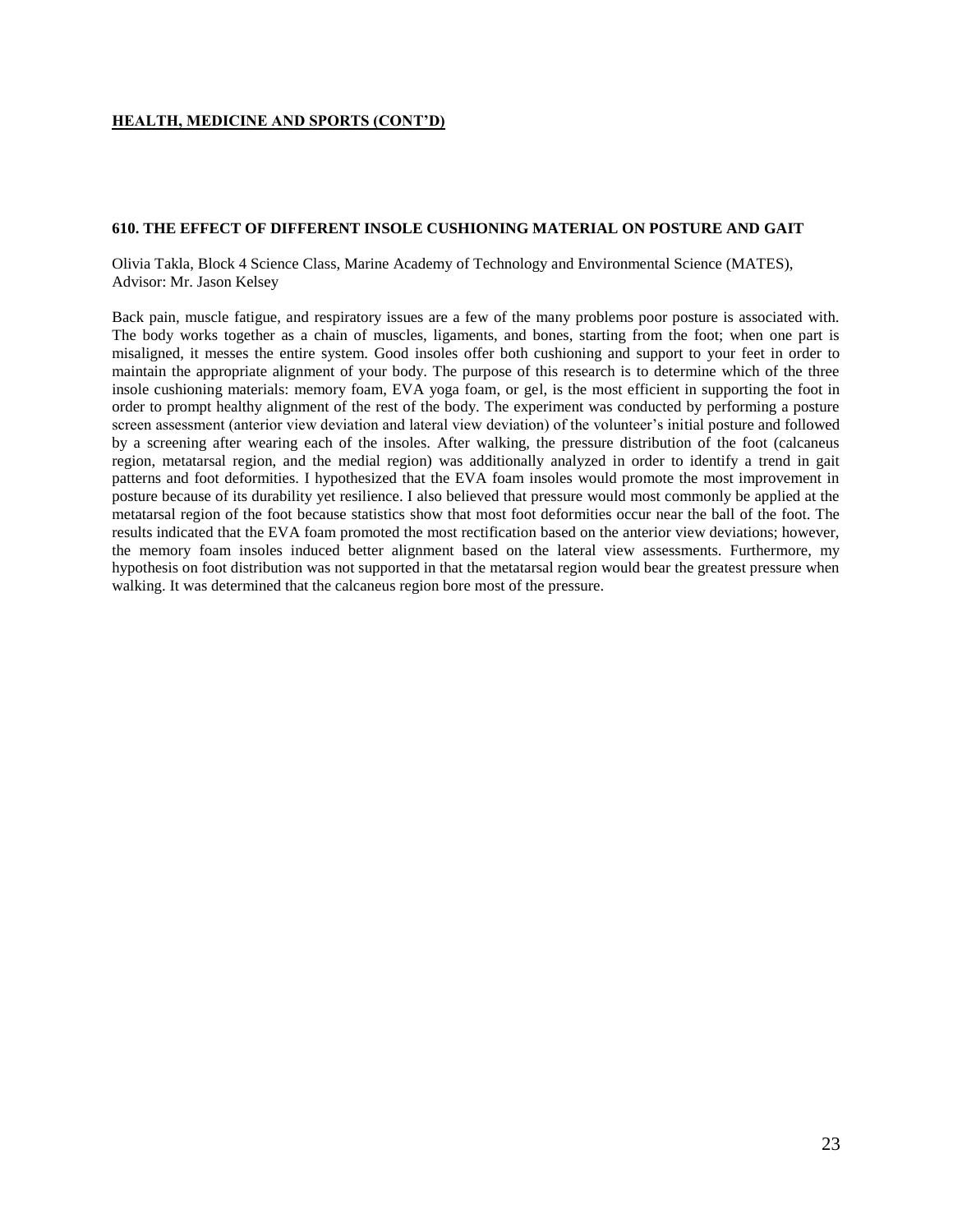#### **MICROBIOLOGY**

#### **701. THE DIFFERENCE IN BACTERIA AMONG WOODWIND REEDS**

Estelle Balsirow, Block 1 Science Class, Marine Academy of Technological and Environmental Science (MATES), Advisor: Mr. David Werner

Woodwind reeds are an integral part in woodwind instruments, as they allow instruments to create and control sound. However, bacteria such as streptococcus and staphylococcus are known to inhabit reeds due to the use of the mouth and sharing of reeds. Such conditions are a cause for concern for a woodwind player's health. This study was conducted to determine which reed contained on average the most bacteria. Cultures were grown on a petri dish using a regular agar medium, then given a qualitative rating from 1 to 5. The ratings were then averaged based on the number of trials for the type of reed. 31 reeds were collected and analyzed, and were categorized based on the type of instrument which uses the reed. These categories were oboe, alto saxophone, tenor saxophone, clarinet, and bassoon. Of all categories, the oboe reed had the most average bacteria, with the qualitative rating averaged to 2.29 out of a 5 rating.

#### **702. BACTERIAL ANALYSIS OF CIRCULATED PAPER CURRENCY**

Danielle Murat, Block 4 Science Class, Marine Academy of Technology and Environmental Science (MATES), Advisors: Dr. John Wnek and Mr. Jason Kelsey

Paper bills are constantly circulating throughout society, becoming a vector of transmission for bacteria. As paper bills circulate, they are typically stored in warm, moist pockets or wallets. The dark and damp environment in which money typically resides provides optimal conditions for the paper bills to harbor infectious bacteria. In addition, paper bills provide a large surface area that serves as a breeding ground for pathogens. In my study, I utilized a novel method to test the number of bacterial colonies on dollar bills. To start, students passed around fifty-one-dollar bills, simulating circulation. A dollar bill was then soaked in distilled water, creating a bacterial mixture. After one milliliter of the mixture was added to *Coliscan Easygel,* the product solution was decanted into a petri dish and properly incubated for 24 hours. After testing fifty one-dollar bills, my experiment concluded that paper bills are not a competent fomite for bacteria. Furthermore, the presence of bacterial colonies appears to be related to the time lapse after direct handling of the bills. To elaborate, 58% of the dollar bills that were handled directly prior to testing contained 0-20,000 bacterial colonies per 100 milliliters, while the dollar bills that were not handled prior to testing had essentially no bacterial growth.

#### **703. THE EFFICIENCY OF VARYING TREATMENTS FOR BACTERIAL INFECTIONS CAUSED BY**  *ESCHERICHIA COLI*

Julianna Rose, Block 3 Science Class, Marine Academy of Technology and Environmental Science (MATES), Advisors: Dr. John Wnek and Mr. Jason Kelsey

Bacteria are single-celled microbes found nearly everywhere that are sometimes pathogenic and can cause bacterial infections. For example, *Escherichia coli* (*E. coli*) is known to cause urinary tract infections. Antibiotics are a wellknown treatment option; however, some bacteria have become antibiotic-resistant. Medical researchers have since developed alternative treatments including bacteriophage drugs and over-the-counter drugs such as Azo Urinary Tract Defense®. Additionally, many believe that cranberry juice is a sufficient treatment option for urinary tract infections. The objective of this study is to look at the efficiency of Cefazolin antibiotic, Azo, and Ocean Spray Original Cranberry Juice Cocktail in killing three strains of *E. coli*. Along with these tests, a survey was given to the general public. Each Petri dish was streaked with an *E. coli* strain and covered with three pieces of filter paper dampened with each treatment. Upon observation, Cefazolin prohibited the largest amount of growth, Azo prohibited nearly as much growth as Cefazolin, and cranberry juice prohibited the least amount of growth as hypothesized. The survey proposed a situation in which the consumer had to pick a treatment based solely on its description. The majority of people chose an alternative treatment option over an antibiotic or home remedy. After revealing the names of each treatment, the majority switched their choice to an antibiotic. The results further establish the idea that a well-educated consumer population creates a higher demand for new medical treatment options as bacteria become more resistant to antibiotics.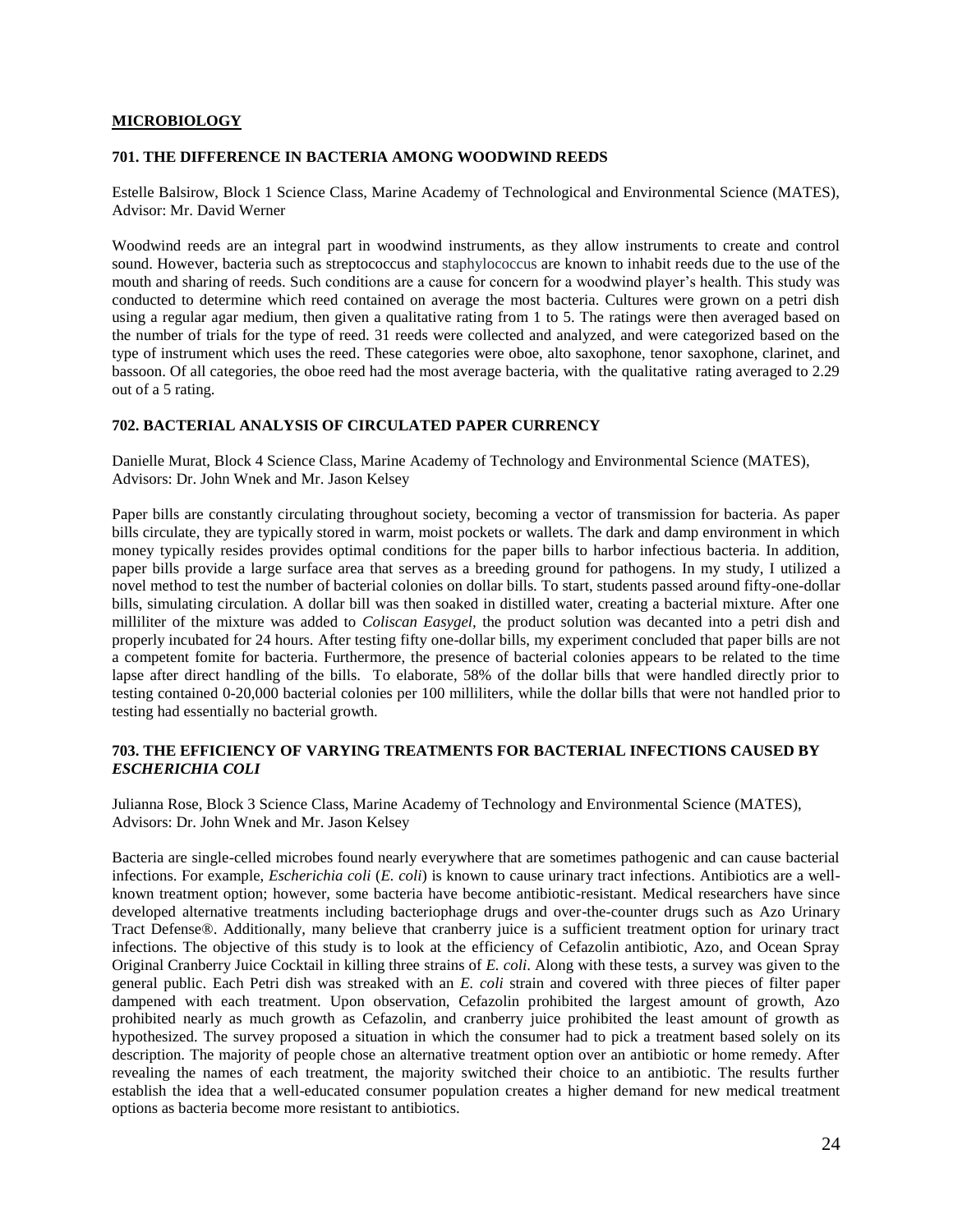#### **MICROBIOLOGY (CONT'D)**

#### **704. THE EFFECT OF AIR PRESSURE ON AQUATIC COLIFORM GROWTH**

Michael Scannicchio, Block 1 Science Class, Marine Academy of Technology and Environmental Science (MATES), Advisor: Dr. John Wnek

With the increasing amount of aircraft in the sky and people exploring the earth's crust, humans and their items are subject to changes in air pressure every day, along with the bacteria of everyday life. If bacteria duplicate faster or slower in certain pressures, certain information can be used to help combat the spread of everyday illnesses. The hypothesis states that the control will contain the most colonies. To determine if there was a relationship between air pressure and Coliform growth, samples containing bacteria were taken and tested. The data that was gathered revealed that differences in air pressure caused almost no change in the amount of colonies that had cultivated in each of the tests. This study refuted the previously stated hypothesis, as the control had no statistical difference than the other trials. Altogether, the difference in air pressure resulted in no change in Coliform growth.

#### **705.** *ESCHERICHIA COLI* **AND ITS REACTION TO VARIOUS ESSENTIAL OILS**

Lakshmi Yannam, Block 3 Science Class, Marine Academy of Technology and Environmental Science (MATES); Advisors: Mr. David Werner and Dr. John Wnek

Throughout medical history, there are many instances where antibiotic resistance has occurred. A bacterial population can evolve within hours to gain resistance to various medications. In order to combat this growing problem, researchers have been investigating other potential ways to kill microbial growth. Although these alternative herbal treatments are not very common, they are often used in certain cultures. One such method investigated in this study is the use of essential oils. Tested in this study, tea tree, clove bud, oregano, thyme, and cinnamon cassia oils all have various antimicrobial properties. *Escherichia coli* was used because of its prevalence in the human body. Filter disks were dipped in the above oils to measure the ring of bacterial inhibition, which is the area around a filter disk where bacterial growth is not present. The cinnamon cassia oil had the smallest inhibition ring, only about 2 mm in diameter, while both tea tree and oregano oil had the largest inhibition ring, measuring approximately 2 cm. All things considered, this study supported the notion that, out of all the oils studied, tea tree and oregano oil are the best oils for combating bacterial infections of *E.coli*.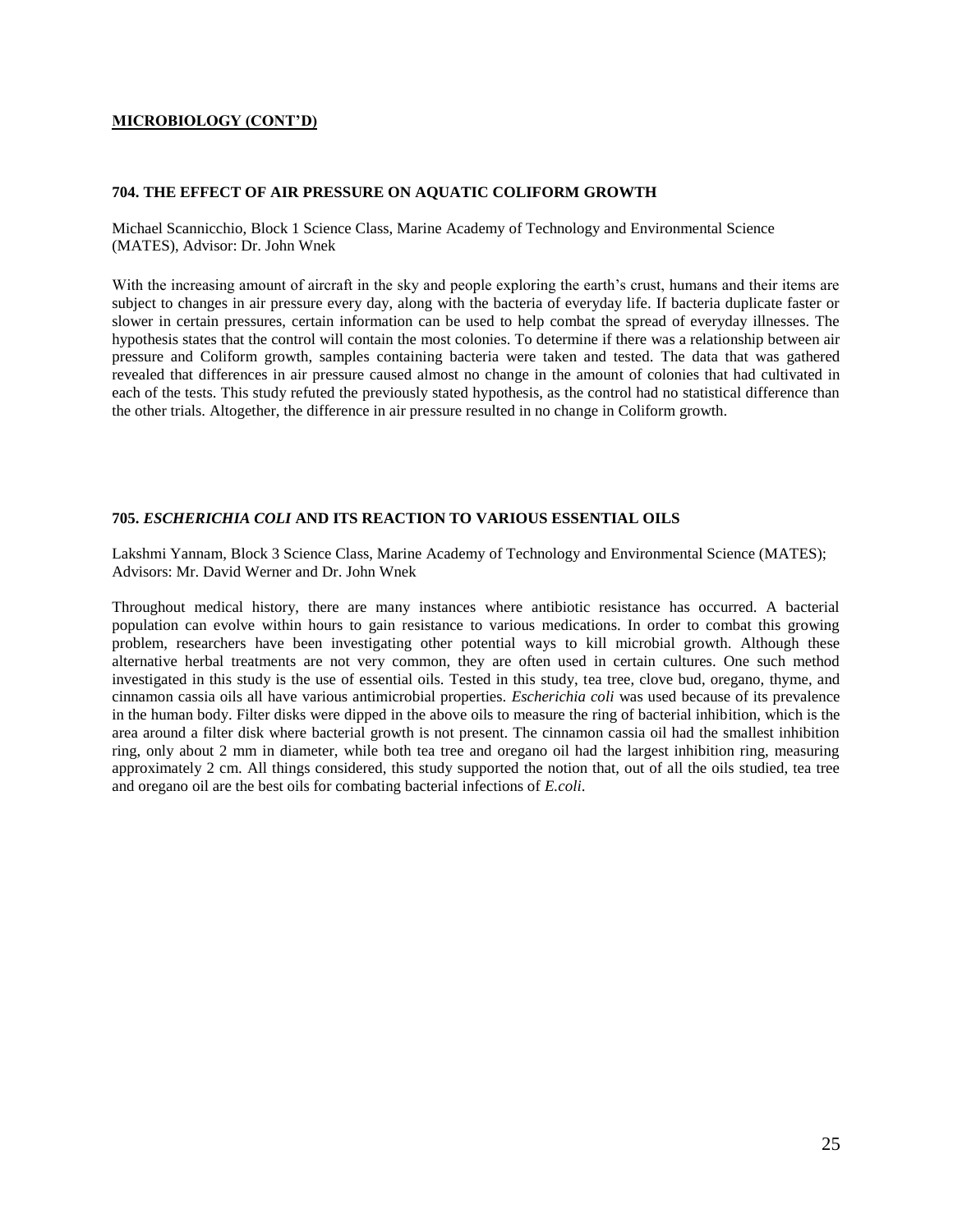#### **PHYSICAL SCIENCE AND ENGINEERING**

#### **801. HOW DOES THE pH OF WATER AFFECT THE CORROSION OF METAL PIPES?**

Dominic Attalienti, Block 3 Science Class, Marine Academy of Technology and Environmental Science (MATES), Advisor: Mr. Jason Kelsey

Piping today is mostly made up of plastic PVC pipes and copper pipes. However, some older homes still have galvanized steel pipes and cast-iron pipes. In the case of Flint Michigan, their lead and iron pipes were extremely corroded due to time, yet the pH of their water was about 8. To test whether the pH of the water was significant to the corrosion of metal pipes, I submerged four different types of metal pipe into five different tanks with water pH ranging from 6-8.5. I observed that the rust on the cast-iron pipe in the tank with a pH of 8.5 was more rigid and stiff than in the tank with a pH of 7 and that little rust formed on the pipes in the tanks with a pH of 6 and 6.5. After performing an ANOVA test with the pipe data, there was a significant difference from the initial values compared to the final readings for every type of pipe. Pipes submerged in higher pH waters corroded much faster compared to the others.

#### **802. HOW DO VARYING LEADING EDGE DESIGNS OF A WIND TURBINE BLADE AFFECT POWER OUTPUT?**

Rebekah Bernardo, Block 1 Science Class, Marine Academy of Technology and Environmental Science (MATES), Advisor: Mr. David Werner

Wind turbines are a clean, renewable source of energy, and one of the many clean energy sources the world has been looking towards in recent years. One of the more recent advancements of the area include leading edge designs inspired by the fins of a humpback whale, mimicking specifically the tubercles on the leading edge of the fin, which have been found to reduce drag and increase efficiency in lower wind speeds. This experiment was designed to mimic the effect of the tubercles and test two different shapes that can be implemented onto the leading edge of a model wind turbine blade. Three designs, created using modeling clay, were applied to the blade and were tested, along with a control, using a high velocity fan and a multimeter to measure voltage. The results show that there is no significant difference between the groups of data, save for design Three, which was shown to have a decrease in voltage by 5%. This means that, at that wind speed and pitch, the design started to stall, creating more drag and slowing down the rotation. It can be concluded from this experiment that there is minimal difference between the two design shapes used.

#### **803. WHAT CAN STOP THE OXIDATION PROCESS IN IRON?**

Connor Devlin, Block 1 Science Class, Marine Academy of Technology and Environmental Science (MATES); Advisor: Mr. Jason Kelsey

Oxidation happens anywhere as long as there is iron and oxygen. It occurs when a compound loses electrons. When this happens to iron, it is called rust. Rust is a prevalent issue everywhere, especially along the coast. People want to know how to stop rust that is what I wanted to do. My plan was to test out different coatings to reduce, and maybe stop rusting. I used Shrinkwrap, Neverwet, paint, Instant Waterproofing, cleaning alcohol, Aqua Armor, and Flex Seal Liquid for my different coatings to protect from water, I also had control. For each type of sealant, I had 10 cubes of A36 steel, plus one to keep out of any sealant or water and just exposed to air. They were to be placed in water for a while to see how much they would rust. I placed the ones without sealant and the ones with Shrinkwrap and alcohol on December 26th. I just decided to ditch iodine because i knew it wouldn't work. The rest were started on January 20, 2019. I checked three days per week: Mondays, Thursdays, and Saturdays. The Flex Seal Liquid, Neverwet, Instant Waterproofing, and Aqua Armor worked the best, as there was no rust on them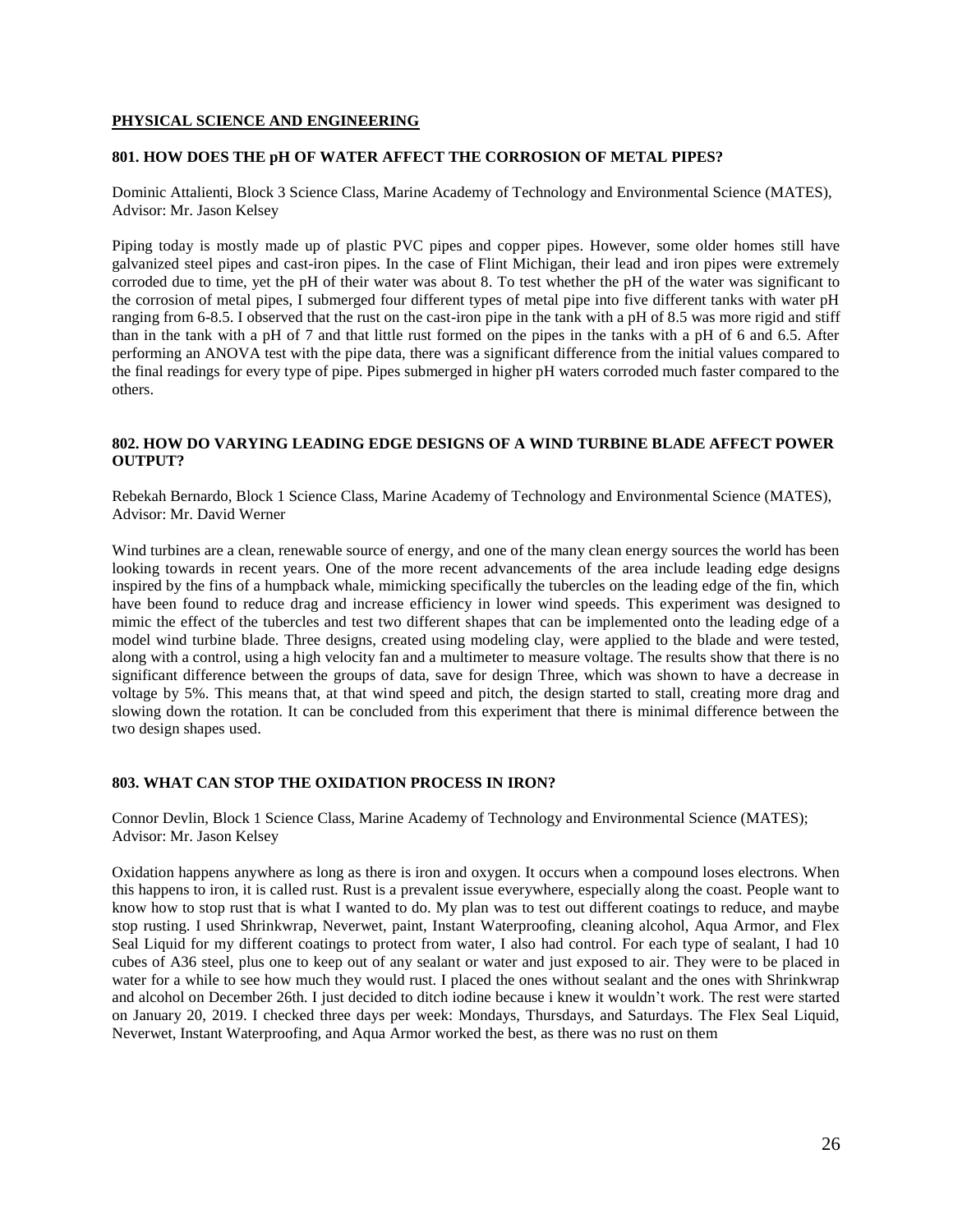#### **PHYSICAL SCIENCE AND ENGINEERING (CONT'D)**

#### **804. HOW EXPOSURE TO ACIDIC ENVIRONMENTS AFFECTS A GALVANIZED METAL'S SUSCEPTIBILITY TO CORROSION**

Joseph Kane, Block 3 Science Class, Marine Academy of Technology and Environmental Science (MATES), Advisor: Dr. John Wnek

Iron, a commonly used material in construction, has a major drawback in that it corrodes easily, since rusted iron is nearly useless. Coating iron with a thin layer of zinc, a process called galvanization, prevents this. As pollution increases, however, so does the frequency and severity of acid rain, in which acids form in the atmosphere and fall with normal rain. The purpose of this study was to determine whether or not galvanized metals had a weakness against this increasingly relevant problem. Iron nails, both galvanized and not, were subjected to being submerged in water, an acidic solution with a similar pH to acid rain, and the acid followed by water, simulating a cleaner future environment. The amount of corrosion was measured using an analytical balance. I discovered that while all normal nails tested had similar weight losses, for galvanized nails, pure water had little effect. Exposure to water after exposure to acid, meanwhile, did have one, although still relatively little compared to being in just acid or normal nails. A lack of rust on any galvanized nail tested suggests that the zinc coating was never fully breached, although it appears to have started to have been. This data suggests that galvanized metal, after exposure to an acidic environment, is more susceptible to corrosion in the future than had it remained in a non-acidic but otherwise similar environment.

#### **805. ATTEMPTED SYNTHESIS OF GRAPHENE USING WATER AND DRY ICE**

Paul Mastroserio, Block 4 Science Class, Marine Academy of Technology and Environmental Science (MATES), Advisor: Mrs. Kelly Kelsey

Graphene, a carbon isotope, is the strongest material discovered on the planet, while also conductive, transparent, organic, ductile, and a plethora of other promising characteristics. Modeling after methods of synthesis involving liquid agitation and dry ice, a method was devised to synthesize graphene while only utilizing three common elements, Oxygen, Hydrogen, and Carbon. To produce graphene, ⅓ lb of frozen carbon dioxide was placed in a beaker along with 2 grams of pure graphite powder. Distilled water (250 ml) was then poured into the beaker and agitated by rapidly sublimating carbon dioxide under a fume hood or outdoors until all dry ice sublimated and the graphite settled. A control trial was made using a stir rod without dry ice to test whether dry ice had influence over results. The stir rod trial had clear water with graphite powder on the bottom of the beaker, and each trial utilizing dry ice had a thin, bright, and brittle gray coating at the top of the water. The unidentified substance responds poorly to instruments, and maneuvers around any disturbances on the surface of the water, making it unable to be properly extracted or identified. Graphite is not buoyant in water, meaning that while inconclusive, an alteration to the chemical structure of graphite likely occurred to the unknown surface substance, possessing different traits than graphite.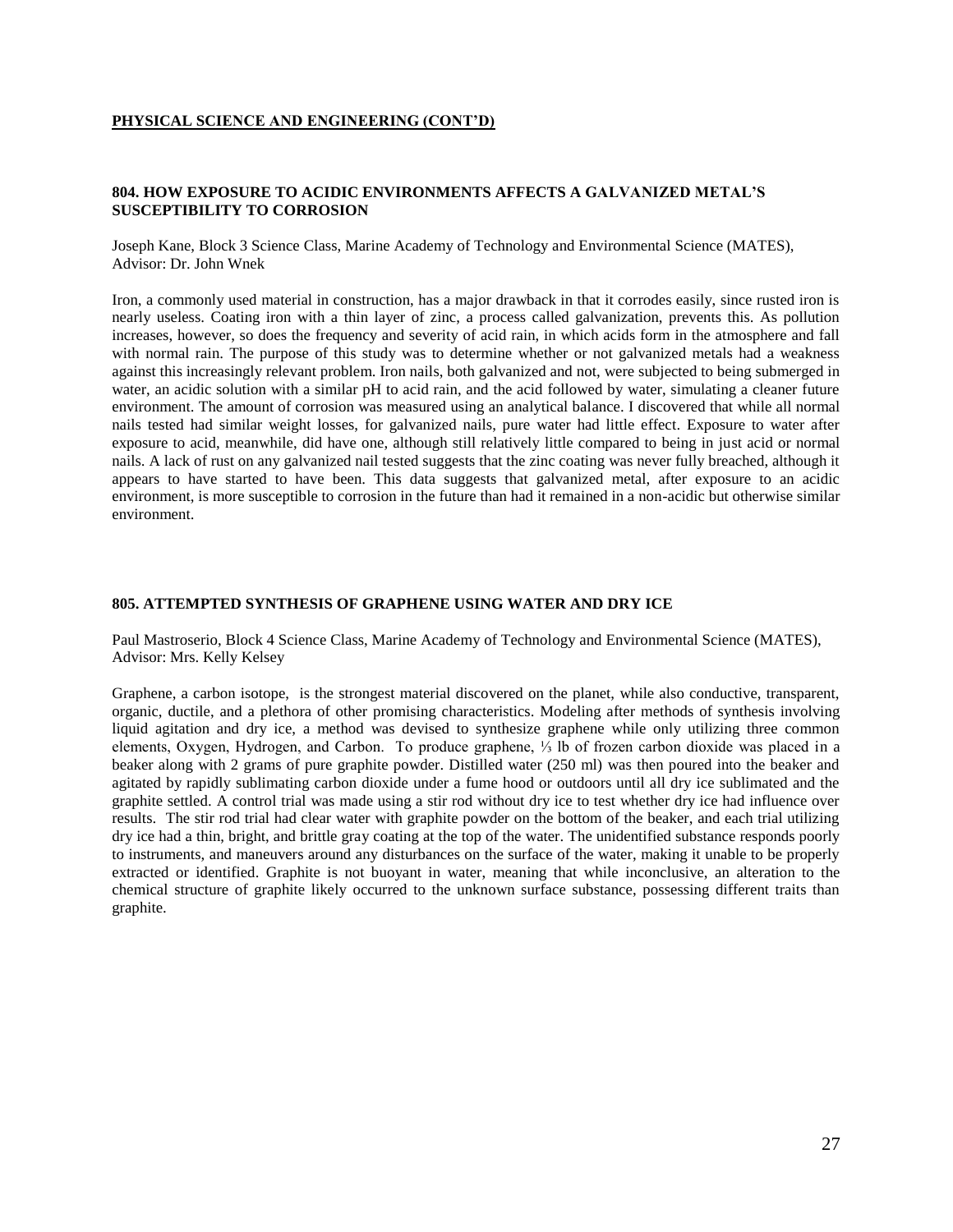#### **PHYSICAL SCIENCE AND ENGINEERING (CONT'D)**

#### **806. THE EFFECT WATER ELECTROLYSIS HAS ON ALUMINUM, STEEL, IRON, AND ZINC IN CORROSION**

Mason Melito, Block 4 Science Class, Marine Academy of Technology and Environmental Science (MATES), Advisor: Mr. Jason Kelsey

Water electrolysis is when electricity is used to split water molecules into hydrogen and oxygen atoms. Boaters are constantly buying expensive new parts for their boats, and sometimes even new boats, to repair the damage that electrolysis has done. The electrical current that is a byproduct of electrolysis attacks parts of boats, specifically the hull and the propellers. The goal of this experiment was to find the best metal to attach onto a boat to divert the electrical current away from the boat's metal, and onto an excess piece attached to the boat. Aluminum, steel, iron, and zinc were all matched up so there were two in each container, with every possible combination created. They were then left in their containers for 96 days, with a kick start from a 9 volt battery. It was hypothesized that all of the metals would either lose weight, or stay the same weight, with the zinc losing the most overall weight, thus being the best metal to use. However, the results did not support the hypothesis. Instead of the metals all losing weight, the metals either gained, lost, or stayed the same weight. The two metals that would work the best to solve boaters problems are Iron and Zinc, because the iron consistently lost weight, and the zinc also would lose weight and sometimes increase, which means that the current is attracted to it.

#### **807. ANALYZING THE COLLAPSE OF THE WALNUT STREET BRIDGE**

Gia Pissott, Block 4 Science Class, Marine Academy of Technology and Environmental Science (MATES), Advisor: Mr. Jason Kelsey and help from Mr. Jones

The Walnut Street Bridge is a truss bridge spanning the Susquehanna River in Harrisburg, Pennsylvania. The 2,801 foot bridge collapsed on its west end in 1996. The Walnut Street Bridge didn't stand a chance against the winds of the North American Blizzard of 1996. Rebuilding of the west end would've cost \$14 million. During testing, model bridges were built with designs that are slightly altered from the original bridge design.

#### **808. DOES WEATHER AND/OR TEMPERATURE HAVE A DIRECT EFFECT ON THE ENERGY PRODUCED BY PHOTOVOLTAIC CELLS?**

Breanna Wixted, Block 2 Science Class, Marine Academy of Technology and Environmental Science (MATES); Advisor: Dr. John Wnek

Solar energy, collecting and using energy produced by the sun, is both abundant and somewhat simple to obtain which makes it the fastest growing renewable energy source.. The photovoltaic effect, simply, is electrons that get excited from photons and create an electrical current. Throughout the fall and winter months of 2018 to 2019, photovoltaic cells were tested under different weather conditions such as overcast, rain, wind, and snow. Since photovoltaic cells rely on the sun to produce the most amount of energy, it was hypothesized that any other weather condition would directly affect the maximum energy output produced by a photovoltaic cell. It is also hypothesized that temperature will have a positive effect on the energy output released by the multimeter. Under the "perfect" conditions, the photovoltaic cell produced 9.70 Direct Current Volts (DCV). During the trials, as hypothesized, the photovoltaic cells only produced as much as 5.91 volts when cloudy; 7.12 volts when snowy; and 7.12 volts when partly cloudy. The same day, the photovoltaic cells were placed inside next to a window to test the temperature effect on the energy produced. The energy produced when inside decreased. In conclusion, weather conditions affect photovoltaic cells' energy output negatively and temperature does not compensate the difference.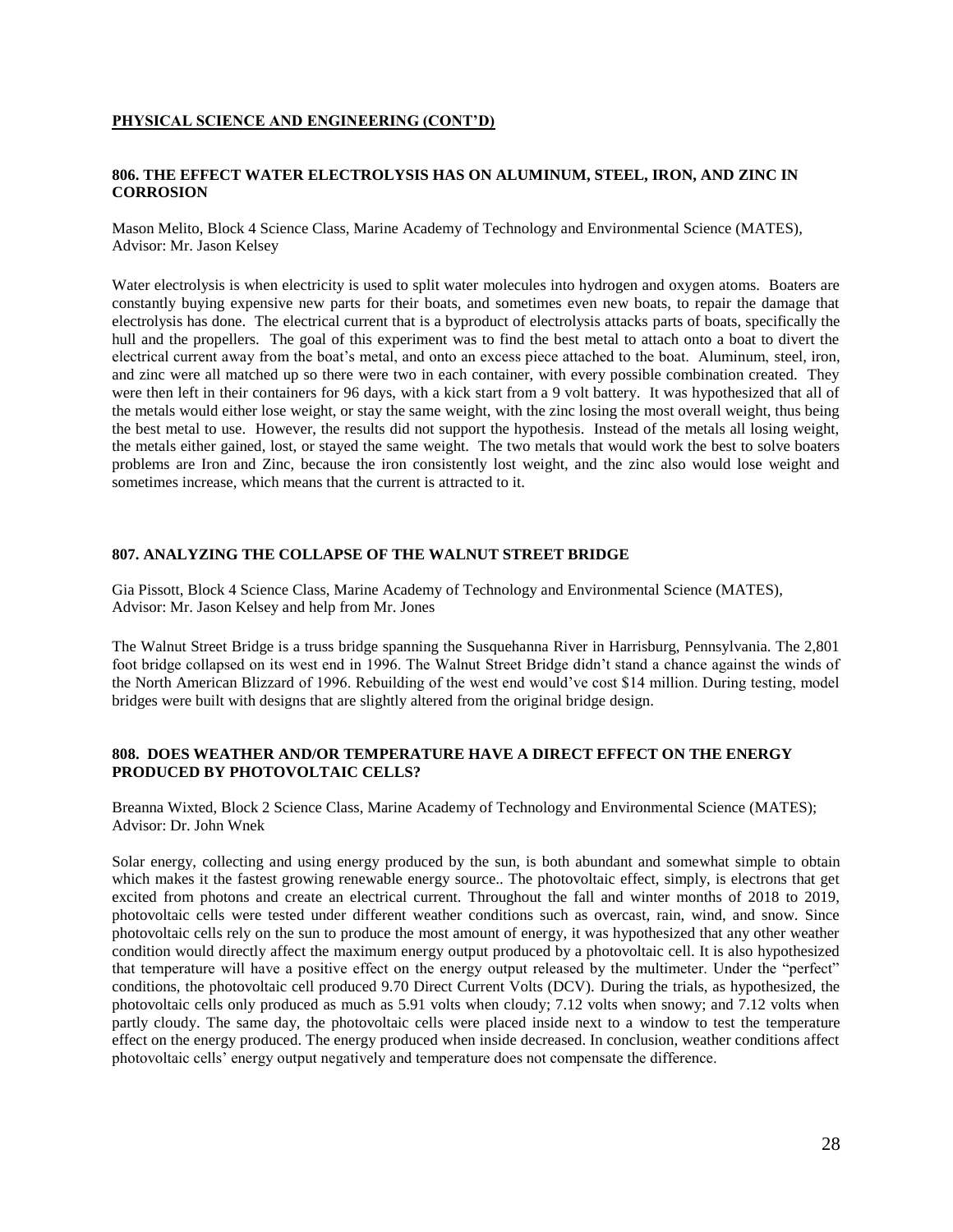#### **ZOOLOGY**

#### **901. HOW AGE AFFECTS LEARNING ABILITY IN** *ORYCTOLAGUS CUNICULUS***: YOU CAN TEACH AN OLD RABBIT A NEW TRICK**

Cameron Callis, Block 4 Science Class, Marine Academy of Technology and Environmental Science (MATES), Advisors: Mr. Jason Kelsey and Dr. John Wnek

*Oryctolagus cuniculus*, or the domestic rabbit, is a highly intelligent and commonly kept household pet. They can be litter trained and taught tricks. This experiment tested if a "junior" rabbit, a rabbit under 6 months old, would learn faster than a "senior" rabbit, a rabbit over 6 months old. Five junior rabbits and five senior rabbits were timed completing a cardboard maze. Upon completion, the rabbit would get a food reward, prompting it to complete the maze faster each time. Each rabbit was tested daily for a period of 14 days. The data was then graphed and analyzed. Because the slope of the senior trendline, -2.02 was steeper than the junior trendline, -1.04, it can be concluded that senior rabbits learn at a faster rate than junior rabbits. This information would be important to know when training a rabbit, so that someone would know whether to train it at a young age or wait until the rabbit is older.

#### **902. SYNERGISTIC EFFECTS OF TOXIC ESSENTIAL OILS AND OLFACTORY LURES ON** *CULEX* **AND** *ANOPHELES* **SPECIES**

Gwen Ericson, Block 3 Science Class, Marine Academy of Technology and Environmental Science (MATES), Advisor: Dr. John Wnek

The toxic effects of various compounds on vector-bearing mosquitoes have been long studied, however, many of the pyrethroid compounds on the market today are linked to environmental distress upon bees, other insects, mammalian, and aquatic lifeforms. The aim of this research was to devise an efficient mixture composed of essential oils and olfactory lures, and use this solution in developing a stationary feeding system to result in the most knockdowns of *Culex* and *Anopheles* species. The solution must remain cost-effective in order to be targeted towards developing nations and retain the lowest-possible level of ecological consequence. In phase I of research, larvae of both species were reared in a two-chambered vessel to adulthood; at which time the toxic effects of three EPA minimum risk essential oils (*Thymus vulgaris*, cinnamon, *Cinnamomum zeylanicum*, and savory, *Satureja montana*) were tested against the common repellent Deet. Phase II combined the most successful oil, thyme, with various forms of attractant in a series of tests to devise a final solution. Honeybees were also exposed to the solution to determine unintentional mortality rates and interest levels. Phase III examined feeder prototypes to engineer a system which best limited toxic airborne particles. All phases of research most supported an ATSB solution comprised of 1% thyme oil, 10% sucrose, and 50% inert ingredients supplied to mosquitoes through a polymer ball system.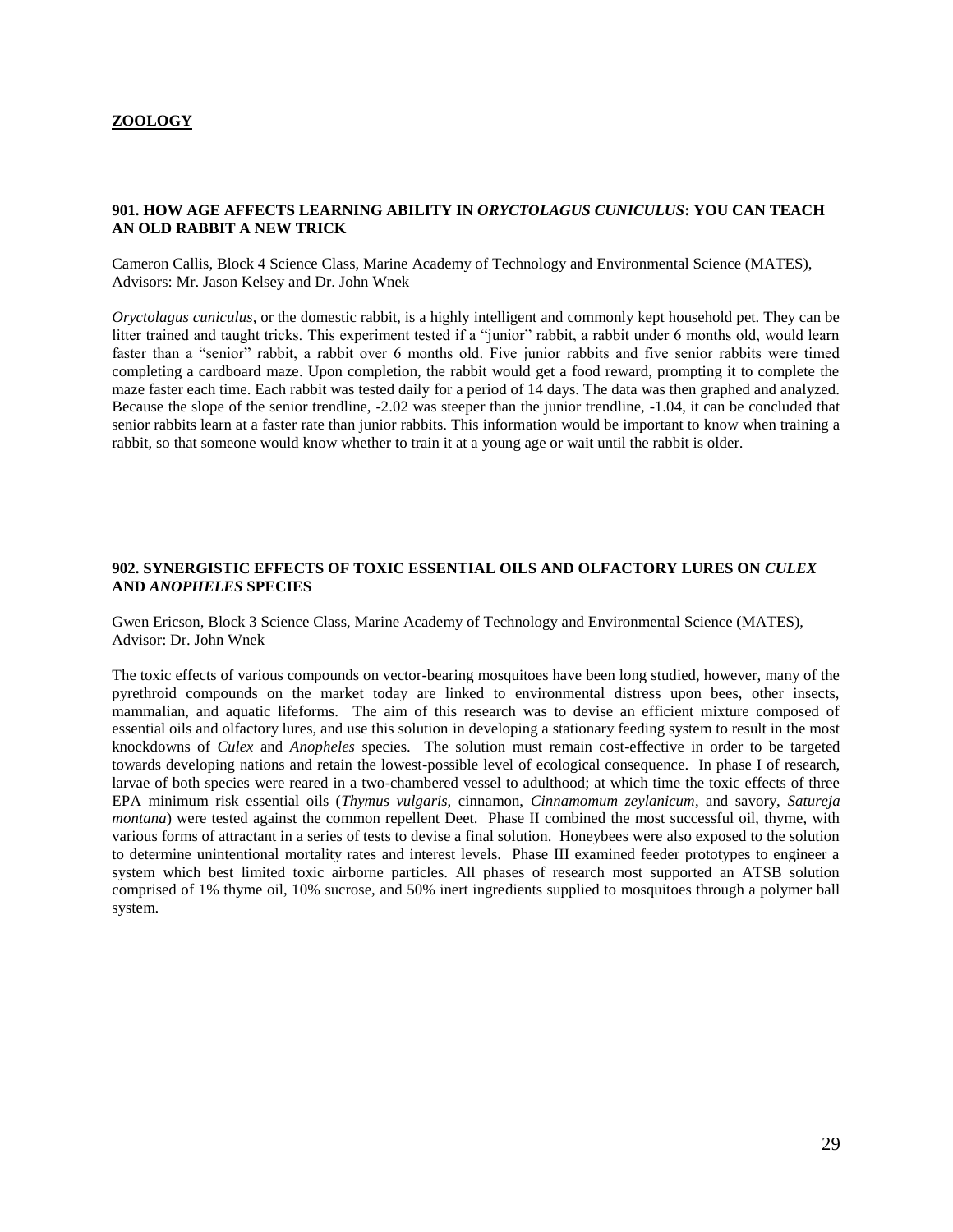#### **ZOOLOGY (CONT'D)**

#### **903. THE EFFECT OF** *EISENIA FETIDAS'* **DIET ON THE NUTRIENTS THAT ARE RELEASED INTO THE SOIL**

Todd Ferry, Block 3 Science Class, Marine Academy of Technology and Environmental Science (MATES); Advisors: Mr. Jason Kelsey and Dr. John Wnek

The Red Wiggler Earthworm (*Eisenia fetida*) plays an essential role to soil composition and plant growth in our ecosystems. Their casts are abundant with nutrients from the foods they eat that assist in maintaining proper soil composition. These nutrients consist mainly of nitrogen, phosphorous, and potassium. Different single-food diets consisting of banana peels, spinach leaves, and coffee grounds, were tested with *Eisenia fetida,* to analyze the connection between the nutrients these earthworms consume and the nitrogen, phosphorous, and potassium levels found within their casts. *Eisenia fetida* were separated into three groups of three buckets, and each group was fed a specific nutrient rich diet consisting of bananas, which are rich in potassium; spinach leaves, which have high nitrogen content; and coffee grounds, which contain large amounts of phosphorous. A fourth group, the control, held only soil and did not accommodate any *Eisenia fetida* or food. The soil in each bucket was tested every other week for two months to study the change between the levels of these nutrients. The data collected shows that the soil in the buckets containing bananas had the highest potassium levels, and the soil in the buckets containing the spinach leaves and coffee grounds had the highest nitrogen and phosphorus levels, respectively. These results support the hypothesis that earthworms reprocess the nutrients found within their diets and return them to the soil.

#### **904.** *MALACLEMYS TERRAPIN* **HATCHLINGS PREFERENCE UNDER VARIOUS CONDITIONS OF LIGHT VEGETATION**

Erin Geoghegan, Block 3 Science Class, Marine Academy of Technology and Environmental Science (MATES); Advisors: Dr. John Wnek and Mr. David Werner

Malaclemys *terrapin* hatchlings are terrapins ranging down the eastern coast of the United States, most abundantly found off the coasts of New Jersey. Having the ability to survive in water bodies of varying salinities, they most commonly appear in brackish waters. Although their natural behavior is not often observed, it is known that they travel in groups for mating in the months of May and June. While nesting, they move up the coasts in a northwest direction inland from water bodies. Their greatest threat is humans, despite not being observed often. Humans sometimes harvest them for food, and other predators such as Black-crowned Night-herons (*Nycticorax nycticorax*). As a result of congregation, the exceptional threat humans pose to them, and a lack of research and human interaction, they exhibit a sense of introversion in nature. If behavioral testing, such as light vegetation preference were to be performed on diamondback terrapin hatchlings, they would appear to be drawn into the darkest region as to avoid human contact. In order to test this hypothesis, fifteen trials were executed, each one containing two terrapin samples, to observe their reactions when placed into a habitat with light overhead and cover options consisting of 100%, 60%, 30%, and 0% shading. Random terrapin hatchlings were chosen, each ranging in size, color pattern, observed behavior, and more. The results indicated that in their frequent movements, they are found to most commonly relocate into darker regions, or into the northwestern portion of the tank. These results may help in future research involving terrapin behavior, including their social behavior and natural instincts.